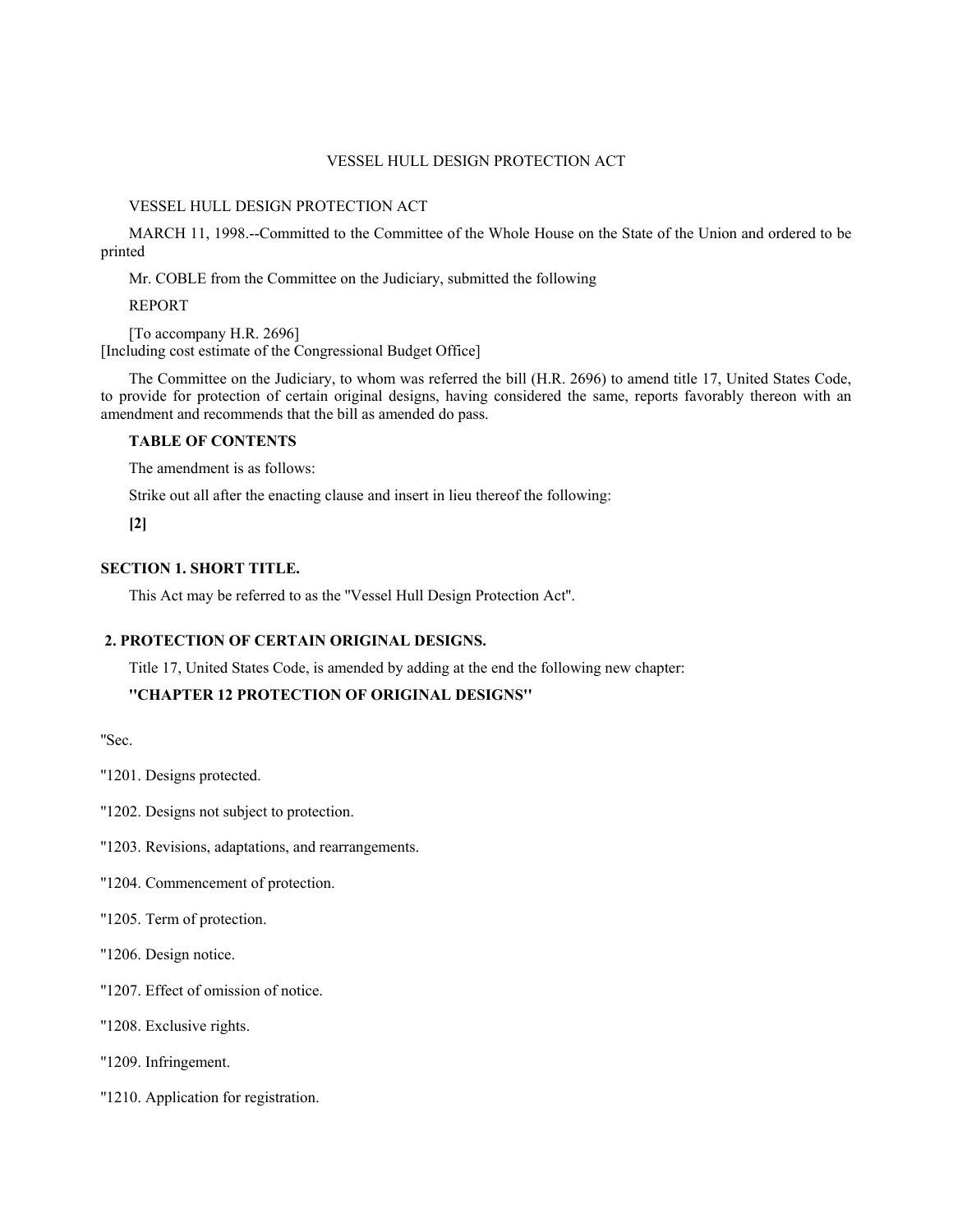- ''1211. Benefit of earlier filing date in foreign country.
- ''1212. Oaths and acknowledgments.
- ''1213. Examination of application and issue or refusal of registration.
- ''1214. Certification of registration.
- ''1215. Publication of announcements and indexes.
- ''1216. Fees.
- ''1217. Regulations.
- ''1218. Copies of records.
- ''1219. Correction of errors in certificates.
- ''1220. Ownership and transfer.
- ''1221. Remedy for infringement.
- ''1222. Injunctions.
- ''1223. Recovery for infringement.
- ''1224. Power of court over registration.
- ''1225. Liability for action on registration fraudulently obtained.
- ''1226. Penalty for false marking.
- ''1227. Penalty for false representation.
- "1228. Enforcement by Treasury and Postal Service.
- ''1229. Relation to design patent and copyright law.
- ''1230. Common law and other rights unaffected.
- ''1231. Administrator.
- ''1232. No retroactive effect.
	- **''§ 1201. Designs protected**
	- ''(a) DESIGNS PROTECTED.--

''(1) IN GENERAL.--The designer or other owner of an original design of a useful article which makes the article attractive or distinctive in appearance to the purchasing or using public may secure the protection provided by this chapter upon complying with and subject to this chapter.

''(2) VESSEL HULLS OR COMPONENT PARTS THEREOF.--The design of a vessel hull or component part of a vessel hull, including a plug or mold, is subject to protection under this chapter, notwithstanding section 1202(4).

''(b) DEFINITIONS.--For the purpose of this chapter, the following terms have the following meanings: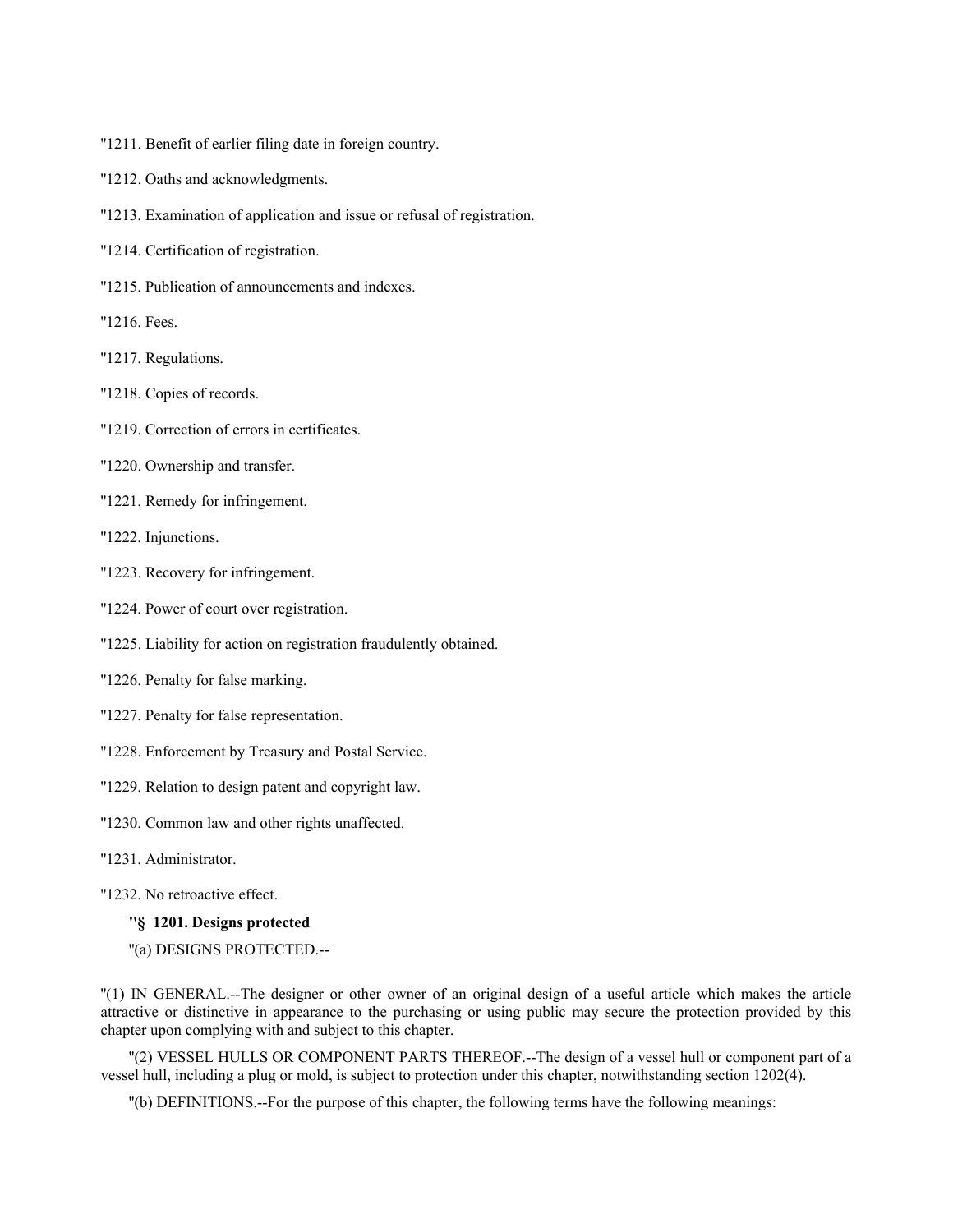''(1) A design is riginal if it is the result of the designers creative endeavor that provides a distinguishable variation over prior work pertaining to similar articles which is more than merely trivial and has not been copied from another source.

''(2) A seful article is a vessel hull or a component part thereof, including a plug or mold, which in normal use has an intrinsic utilitarian function that is not merely to portray the appearance of the article or to convey information. An article which normally is part of a useful article shall be deemed to be a useful article.

'(3) A essel is a craft, especially one larger than a rowboat, designed to navigate on water.

''(4) A ull is the frame or body of a vessel, exclusive of masts, sails, yards, and rigging.

''(5) A lug means a device or model used to make a mold for the purpose of exact duplication, regardless of whether the device or model has an intrinsic utilitarian function that is not only to portray the appearance of the product or to convey information.

''(6) A old means a matrix or form in which a substance for material is used, regardless of whether the matrix or form has an intrinsic utilitarian function that is not only to portray the appearance of the product or to convey information.

#### **[3]**

### **''§ 1202. Designs not subject to protection**

''Protection under this chapter shall not be available for a design that is--

''(1) not original;

''(2) staple or commonplace, such as a standard geometric figure, familiar symbol, emblem, or motif, or other shape, pattern, or configuration which has become standard, common, prevalent, or ordinary;

''(3) different from a design excluded by paragraph (2) only in insignificant details or in elements which are variants commonly used in the relevant trades;

''(4) dictated solely by a utilitarian function of the article that embodies it; or

''(5) embodied in a useful article that was made public by the designer or owner in the United States or a foreign country more than 1 year before the date of the application for registration under this chapter.

#### **''§ 1203. Revisions, adaptations, and rearrangements**

''Protection for a design under this chapter shall be available notwithstanding the employment in the design of subject matter excluded from protection under section 1202 if the design is a substantial revision, adaptation, or rearrangement of such subject matter. Such protection shall be independent of any subsisting protection in subject matter employed in the design, and shall not be construed as securing any right to subject matter excluded from protection under this chapter or as extending any subsisting protection under this chapter.

# **''§ 1204. Commencement of protection**

''The protection provided for a design under this chapter shall commence upon the earlier of the date of publication of the registration under section 1213(a) or the date the design is first made public as defined by section 1210(b).

#### **''§ 1205. Term of protection**

''(a) IN GENERAL.--Subject to subsection (b), the protection provided under this chapter for a design shall continue for a term of 10 years from the date of the commencement of protection under section 1204.

''(b) EXPIRATION.--All terms of protection provided in this section shall run to the end of the calendar year in which they would otherwise expire.

''(c) TERMINATION OF RIGHTS.--Upon expiration or termination of protection in a particular design under this chapter, all rights under this chapter in the design shall terminate, regardless of the number of different articles in which the design may have been used during the term of its protection.

## **''§ 1206. Design notice**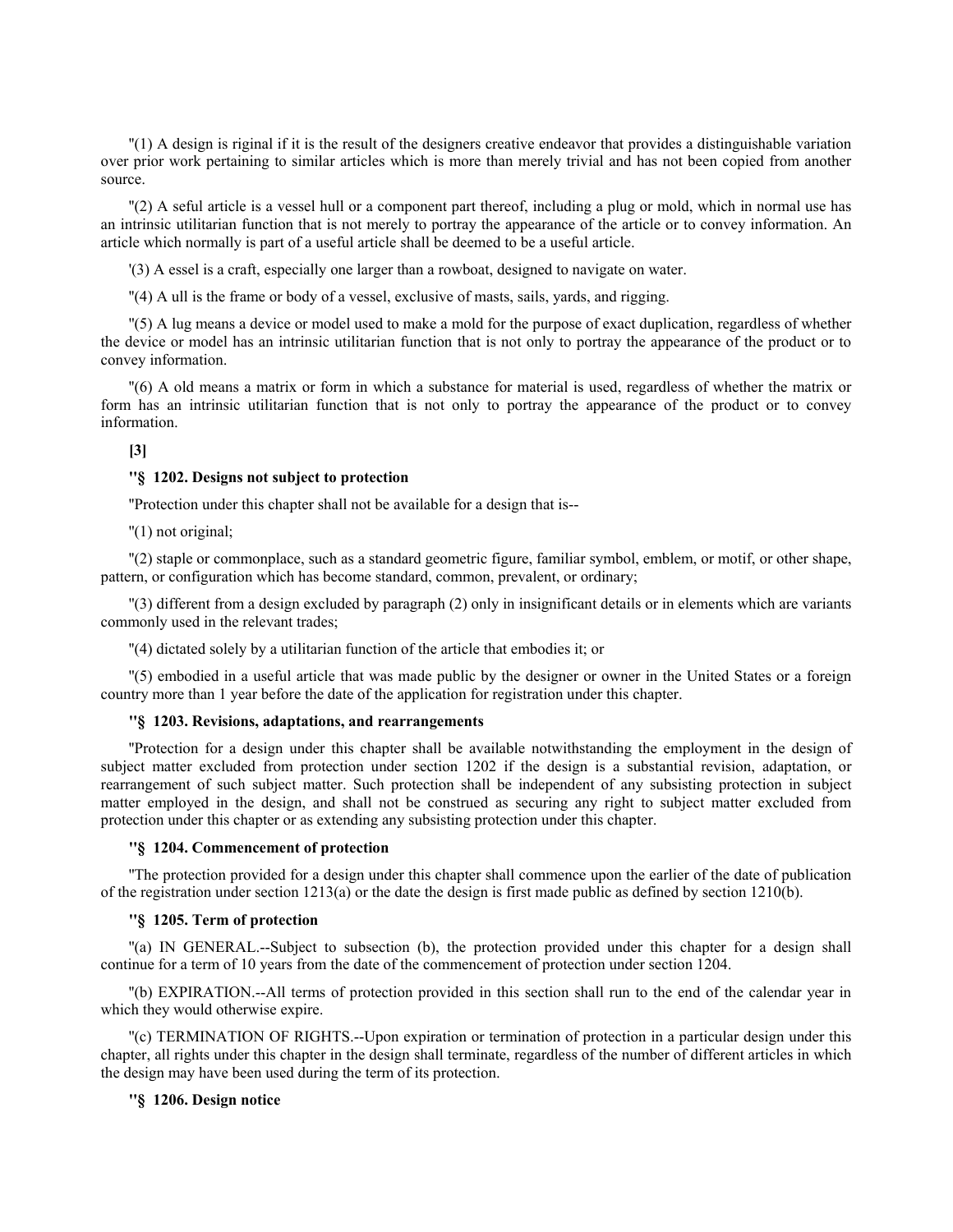''(a) CONTENTS OF DESIGN NOTICE.--(1) Whenever any design for which protection is sought under this chapter is made public under section 1210(b), the owner of the design shall, subject to the provisions of section 1207, mark it or have it marked legibly with a design notice consisting of--

''(A) the words 'Protected Design', the abbreviation 'Protd Des.', or the letter 'D' with a circle, or the symbol \*D\*;

''(B) the year of the date on which protection for the design commenced; and

''(C) the name of the owner, an abbreviation by which the name can be recognized, or a generally accepted alternative designation of the owner.

Any distinctive identification of the owner may be used for purposes of subparagraph (C) if it has been approved and recorded by the Administrator before the design marked with such identification is registered.

''(2) After registration, the registration number may be used instead of the elements specified in subparagraphs (B) and (C) of paragraph (1).

''(b) LOCATION OF NOTICE.--The design notice shall be so located and applied as to give reasonable notice of design protection while the vessel hull embodying the design is passing through its normal channels of commerce.

''(c) SUBSEQUENT REMOVAL OF NOTICE.--When the owner of a design has complied with the provisions of this section, protection under this chapter shall not be affected by the removal, destruction, or obliteration by others of the design notice on an article.

## **''§ 1207. Effect of omission of notice**

''(a) ACTIONS WITH NOTICE.--Except as provided in subsection (b), the omission of the notice prescribed in section 1206 shall not cause loss of the protection under this chapter or prevent recovery for infringement under this chapter against any person who, after receiving written notice of the design protection, begins an undertaking leading to infringement under this chapter.

# **[4]**

''(b) ACTIONS WITHOUT NOTICE.--The omission of the notice prescribed in section 1406 shall prevent any recovery under section 1223 against a person who began an undertaking leading to infringement under this chapter before receiving written notice of the design protection. No injunction shall be issued under this chapter with respect to such undertaking unless the owner of the design reimburses that person for any reasonable expenditure or contractual obligation in connection with such undertaking that was incurred before receiving written notice of the design protection, as the court in its discretion directs. The burden of providing written notice of design protection shall be on the owner of the design.

### **''§ 1208. Exclusive rights**

''The owner of a design protected under this chapter has the exclusive right to

''(1) make, have made, or import, for sale or for use in trade, any vessel hull embodying that design; and

''(2) sell or distribute for sale or for use in trade any vessel hull embodying that design.

#### **''§ 1209. Infringement**

''(a) ACTS OF INFRINGEMENT.--Except as provided in subjection (b), it shall be infringement of the exclusive rights in a design protected under this chapter for any person, without the consent of the owner of the design, within the United States and during the term of such protection, to--

''(1) make, have made, or import, for sale or for use in trade, any infringing article as defined in subsection (e); or

''(2) sell or distribute for sale or for use in trade any such infringing article.

''(b) ACTS OF SELLERS AND DISTRIBUTORS.--A seller or distributor of an infringing article who did not make or import the vessel hull shall be deemed to have infringed on a design protected under this chapter only if that person--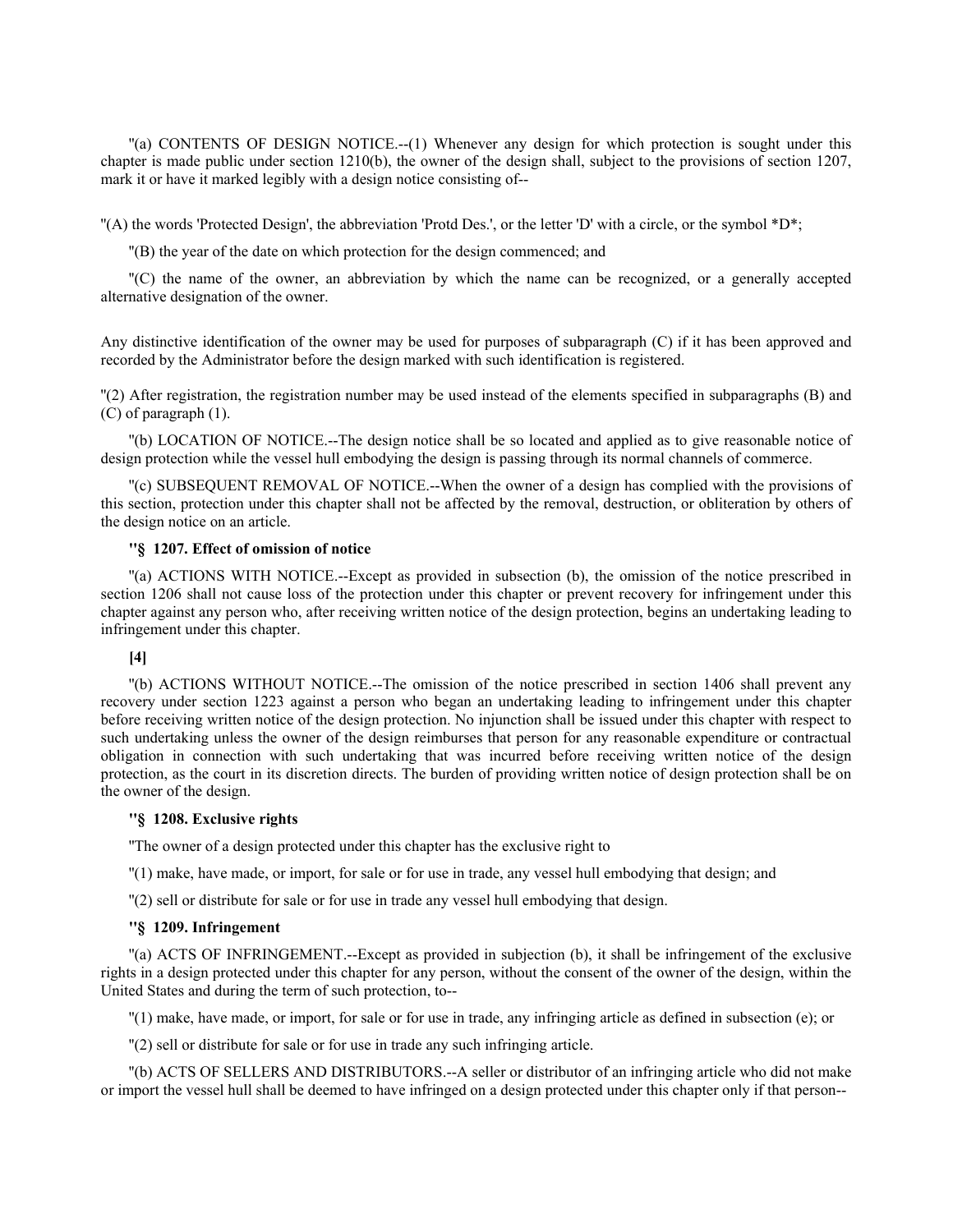''(1) induced or acted in collusion with a manufacturer to make, or an importer to import such article, except that merely purchasing or giving an order to purchase a vessel hull in the ordinary course of business shall not of itself constitute such inducement or collusion; or

''(2) refused or failed, upon the request of the owner of the design, to make a prompt and full disclosure of that persons source of such vessel hull, and that person orders or reorders such article after having receiving notice by registered or certified mail of the protection subsisting in the design.

''(c) ACTS WITHOUT KNOWLEDGE.--It shall not be infringement under this section to make, have made, import, sell, or distribute, any vessel hull embodying a design which was created without knowledge that a design was protected under this chapter and was copied from such protected design.

''(d) ACTS IN ORDINARY COURSE OF BUSINESS.--A person who incorporates into that persons product of manufacture an infringing article acquired from others in the ordinary course of business, or who, without knowledge of the protected design embodied in an infringing article, makes or processes the infringing article for the account of another person in the ordinary course of business, shall not be deemed to have infringed the rights in that design under this chapter except under a condition contained in paragraph (1) or (2) of subsection (b). Accepting an order or reorder from the source of the infringing article shall be deemed ordering or reordering within the meaning of subsection (b)(2).

''(e) INFRINGING ARTICLE DEFINED.--As used in this section, an nfringing article is any article the design of which has been copied from a design protected under this chapter, without the consent of the owner of the protected design. An infringing article is not an illustration or picture of a protected design in an advertisement, book, periodical, newspaper, photograph, broadcast, motion picture, or similar medium or an article that embodies, in common with the protected design, only elements described in section 1202. A design shall not be deemed to have been copied from a protected design if it is original and not substantially similar in appearance to a protected design.

''(f) ESTABLISHING ORIGINALITY.--The party to any action or proceeding under this chapter who alleges rights under this chapter in a design shall have the burden of establishing the designs originality whenever the opposing party introduces an earlier work which is identical to such design, or so similar as to make prima facie showing that such design was copied from such work.

''(g) REPRODUCTION FOR TEACHING OR ANALYSIS.--It is not an infringement of the exclusive rights of a design owner for a person to reproduce the design in a vessel hull or in any other form solely for the purpose of teaching, analyzing, or evaluating the appearance, concepts, or techniques embodied in the design, or the function of the vessel hull embodying the design.

# **[5]**

#### **''§ 1210. Application for registration**

''(a) TIME LIMIT FOR APPLICATION FOR REGISTRATION.--Protection under this chapter shall be lost if application for registration of the design is not made within one year after the date on which the design is first made public.

''(b) WHEN DESIGN IS MADE PUBLIC.--A design is made public when an existing vessel hull embodying the design is anywhere publicly exhibited, publicly distributed, or offered for sale or sold to the public by the owner of the design or with the owners consent.

''(c) APPLICATION BY OWNER OF DESIGN.-- Application for registration may be made by the owner of the design.

''(d) CONTENTS OF APPLICATION.--The application for registration shall be made to the Administrator and shall state

''(1) the name and address of the designer or designers of the design;

''(2) the name and address of the owner if different from the designer;

''(3) the specific name of the vessel hull embodying the design;

''(4) the date, if any, that the design was first made public, if such date was earlier than the date of the application;

''(5) affirmation that the design has been fixed in a useful article; and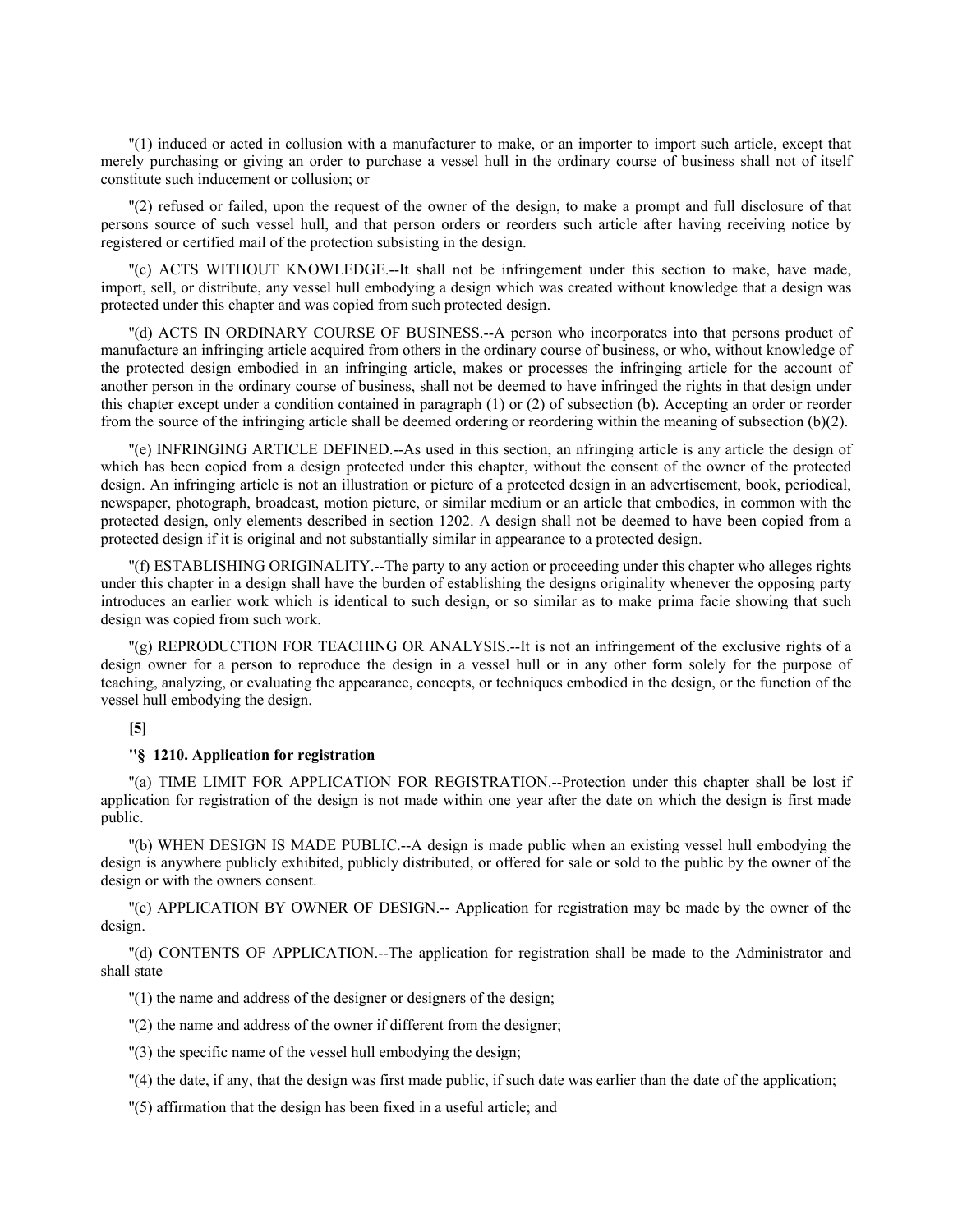''(6) such other information as may be required by the Administrator.

The application for registration may include a description setting forth the salient features of the design, but the absence of such a description shall not prevent registration under this chapter.

''(e) SWORN STATEMENT.--The application for registration shall be accompanied by a statement under oath by the applicant or the applicants duly authorized agent or representative, setting forth, to the best of the applicants knowledge and belief

''(1) that the design is original and was created by the designer or designers named in the application;

''(2) that the design has not previously been registered on behalf of the applicant or the applicants predecessor in title; and

''(3) that the applicant is the person entitled to protection and to registration under this chapter.

If the design has been made public with the design notice prescribed in section 1406, the statement shall also described the exact form and position of the design notice.

''(f) EFFECT OF ERRORS.--(1) Error in any statement or assertion as to the utility of the vessel hull named in the application, the design of which is sought to be registered, shall not affect the protection secured under this chapter.

''(2) Errors in omitting a joint designer or in naming an alleged joint designer shall not affect the validity of the registration, or the actual ownership or the protection of the design, unless it is shown that the error occurred with deceptive intent.

''(g) DESIGN MADE IN SCOPE OF EMPLOYMENT.--In a case in which the design was made within the regular scope of the designers employment and individual authorship of the design is difficult or impossible to ascribe and the application so states, the name and address of the employer for whom the design was made may be stated instead of that of the individual designer.

''(h) PICTORIAL REPRESENTATION OF DESIGN.--The application for registration shall be accompanied by two copies of a drawing or other pictorial representation of the vessel hull having one or more views, adequate to show the design, in a form and style suitable for reproduction, which shall be deemed a part of the application.

''(i) DESIGN IN MORE THAN ONE USEFUL ARTICLE.--If the distinguishing elements of a design are in substantially the same form in different vessel hulls, the design shall be protected as to all such vessel hulls when protected as to one of them, but not more than one registration shall be required for the design.

''(j) APPLICATION FOR MORE THAN ONE DESIGN.--More than one design may be included in the same application under such conditions as may be prescribed by the Administrator. For each design included in an application the fee prescribed for a single design shall be paid.

# **''§ 1211. Benefit of earlier filing date in foreign country**

''An application for registration of a design filed in the United States by any person who has, or whose legal representative or predecessor or successor in title has, previously filed an application for registration of the same design in a foreign country which extends to designs of owners who are citizens of the United States, or to applications filed under this chapter, similar protection to that provided under this chapter shall have that same effect as if filed in the United States on the date on which the applications as first field in any such foreign country, if the application

### **[6]**

in the United States is filed within 6 months after the earliest date on which any such foreign application was filed.

# **''§ 1212. Oaths and acknowledgments**

''(a) IN GENERAL.--Oaths and acknowledgments required by this chapter--

 $''(1)$  may be made--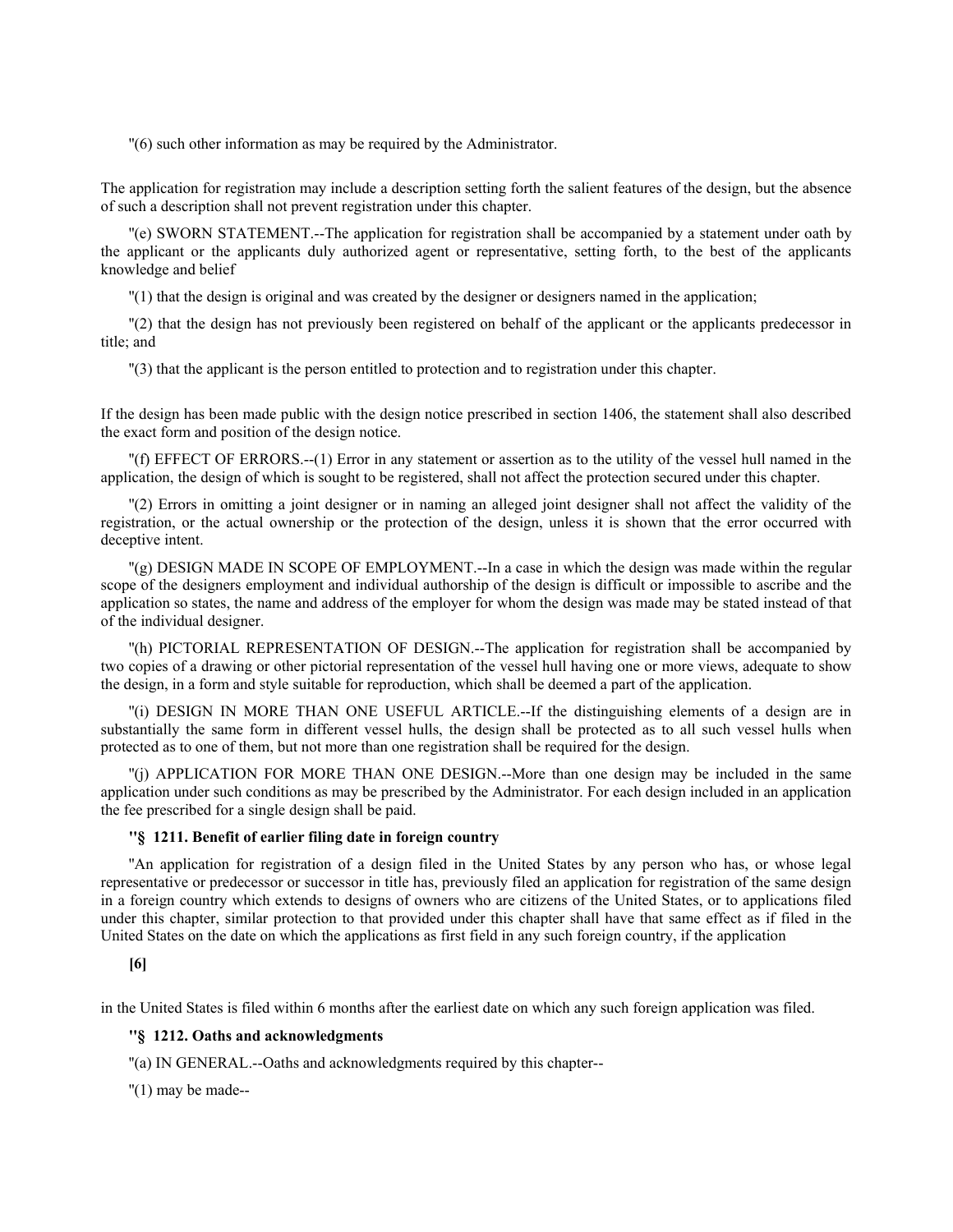''(A) before any person in the United States authorized by law to administer oaths, or

''(B) when made in a foreign country, before any diplomatic or consular officer of the United States authorized to administer oaths, or before any official authorized to administer oaths in the foreign country concerned, whose authority shall be proved by a certificate of a diplomatic or consular officer of the United States, and

''(2) shall be valid if they comply with the laws of the State or country where made.

''(b) WRITTEN DECLARATION IN LIEU OF OATH.--(1) The Administrator may by rule prescribe that any document which is to be filed under this chapter in the Office of the Administrator and which is required by any law, rule, or other regulation to be under oath, may be subscribed to by a written declaration in such form as the Administrator may prescribe, and such declaration shall be in lieu of the oath otherwise required.

''(2) Whenever a written declaration under paragraph (1) is used, the document containing the declaration shall state that willful false statements are punishable by fine or imprisonment, or both, pursuant to section 1001 of title 18, and may jeopardize the validity of the application or document or a registration resulting therefrom.

#### **''§ 1213. Examination of application and issue or refusal of registration**

''(a) DETERMINATION OF REGISTRABILITY OF DESIGN; REGISTRATION.--Upon the filing of an application for registration in proper form under section 1210, and upon payment of the fee prescribed under section 1216, the Administrator shall determine whether or not the application relates to a design which on its face appears to be subject to protection under this chapter, and, if so, the Register shall register the design. Registration under this subsection shall be announced by publication. The date of registration shall be the date of publication.

''(b) REFUSAL TO REGISTER; RECONSIDERATION.--If, in the judgment of the Administrator, the application for registration relates to a design which on its face is not subject to protection under this chapter, the Administrator shall send to the applicant a notice of refusal to register and the grounds for the refusal. Within 3 months after the date on which the notice of refusal is sent, the applicant may, by written request, seek reconsideration of the application. After consideration of such a request, the Administrator shall either register the design or send to the applicant a notice of final refusal to register.

''(c) APPLICATION TO CANCEL REGISTRATION.--Any person who believes he or she is or will be damaged by a registration under this chapter may, upon payment of the prescribed fee, apply to the Administrator at any time to cancel the registration on the ground that the design is not subject to protection under this chapter, stating the reasons for the request. Upon receipt of an application for cancellation, the Administrator shall send to the owner of the design, as shown in the records of the Office of the Administrator, a notice of the application, and the owner shall have a period of 3 months after the date on which such notice is mailed in which to present arguments to the Administrator for support of the validity of the registration. It shall also be within the authority of the Administrator to establish, by regulation, conditions under which the opposing parties may appear and be heard in support of their arguments. If, after the periods provided for the presentation of arguments have expired, the Administrator determines that the applicant for cancellation has established that the design is not subject to protection under this chapter, the Administrator shall order the registration stricken from the record. Cancellation under this subsection shall be announced by publication, and notice of the Administrators final determination with respect to any application for cancellation shall be sent to the applicant and to the owner of record.

## **''§ 1214. Certification of registration**

''Certificates of registration shall be issued in the name of the United States under the seal of the Office of the Register and shall be recorded in the official records of that office. The certificate shall state the name of the useful article, the date of filing of the application, the date of registration, and the date the design was made public, if earlier than the date of filing of the application, and shall contain a reproduction of the drawing or other pictorial representation of the design.

**[7]**

If a description of the salient features of the design appears in the application, this description shall also appear in the certificate. A certificate of registration shall be admitted in any court as prima facie evidence of the facts stated in the certificate.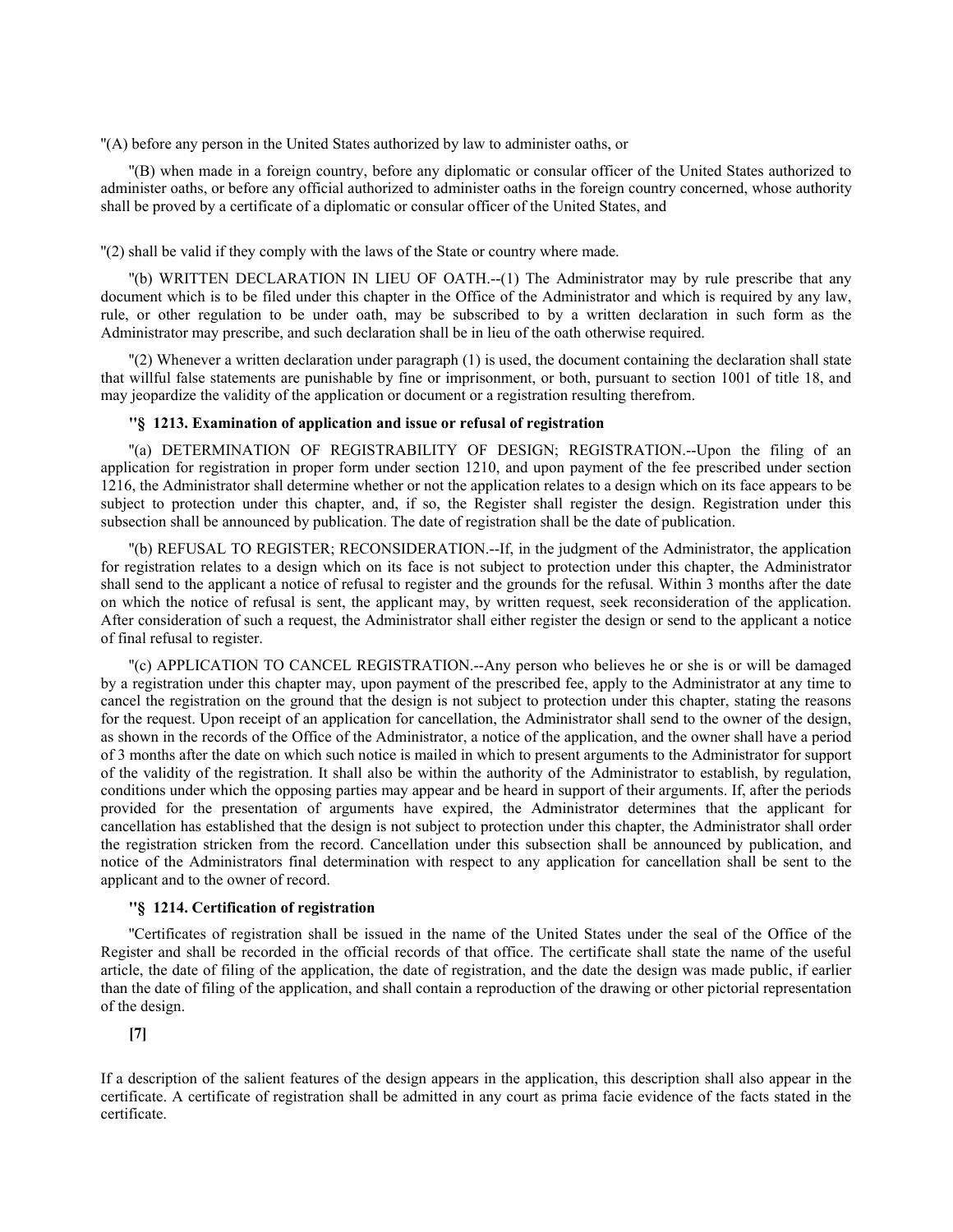# **''§ 1215. Publication of announcements and indexes**

''(a) PUBLICATIONS OF THE ADMINISTRATOR.--The Administrator shall publish lists and indexes of registered designs and cancellations of designs and may also publish the drawings or other pictorial representations of registered designs for sale or other distribution.

''(b) FILE OF REPRESENTATIVES OF REGISTERED DESIGNS.--The Administrator shall establish and maintain a file of the drawings or other pictorial representations of registered designs. The file shall be available for use by the public under such conditions as the Administrator may prescribe.

# **''§ 1216. Fees**

''The Administrator shall by regulation set reasonable fees for the filing of applications to register designs under this chapter and for other services relating to the administration of this chapter, taking into consideration the cost of providing these services and the benefit of a public record.

## **''§ 1217. Regulations**

''The Administrator may establish regulations for the administration of this chapter.

# **''§ 1218. Copies of records**

''Upon payment of the prescribed fee, any person may obtain a certified copy of any official record of the Office of the Administrator that relates to this chapter. That copy shall be admissible in evidence with the same effect as the original.

# **''§ 1219. Correction of errors in certificates**

''The Register may, by a certificate of correction under seal, correct any error in a registration incurred through the fault of the Office, or, upon payment of the required fee, any error of a clerical or typographical nature occurring in good faith but not through the fault of the Office. Such registration, together with the certificate, shall thereafter have the same effect as if it had been originally issued in such corrected form.

# **''§ 1220. Ownership and transfer**

''(a) PROPERTY RIGHT IN DESIGN.--The property right in a design subject to protection under this chapter shall vest in the designer, the legal representatives of a deceased designer or of one under legal incapacity, the employer for whom the designer created the design in the case of a design made within the regular scope of the designers employment, or a person to whom the rights of the designer or of such employer have been transferred. The person in whom the property right is vested shall be considered the owner of the design.

''(b) TRANSFER OF PROPERTY RIGHT.--The property right in a registered design, or a design for which an application for registration has been or may be filed, may be assigned, granted, conveyed, or mortgaged by an instrument in writing, signed by the owner, or may be bequeathed by will.

''(c) OATH OR AFFIRMATION OF TRANSFER.--An acknowledgment under section 1212 shall be prima facie evidence of the execution of an assignment, grant, conveyance, or mortgage under subsection (b).

''(d) RECORDATION OF TRANSFER.--An assignment, grant, conveyance, or mortgage under subsection (b) shall be void as against any subsequent purchaser or mortgagee for a valuable consideration, unless it is recorded in the Office of the Administrator within 3 months after its date of execution or before the date of such subsequent purchase or mortgage.

## **''§ 1221. Remedy for infringement**

''(a) IN GENERAL.--The owner of a design is entitled, after issuance of a certificate of registration of the design under this chapter, to institute an action for any infringement of the design.

''(b) REVIEW OF REFUSAL TO REGISTER.--(1) Subject to paragraph (2), the owner of a design may seek judicial review of a final refusal of the Administrator to register the design under this chapter by bringing a civil action, and may in the same action, if the court adjudges the design subject to protection under this chapter, enforce the rights in that design under this chapter.

''(2) The owner of a design may seek judicial review under this section if--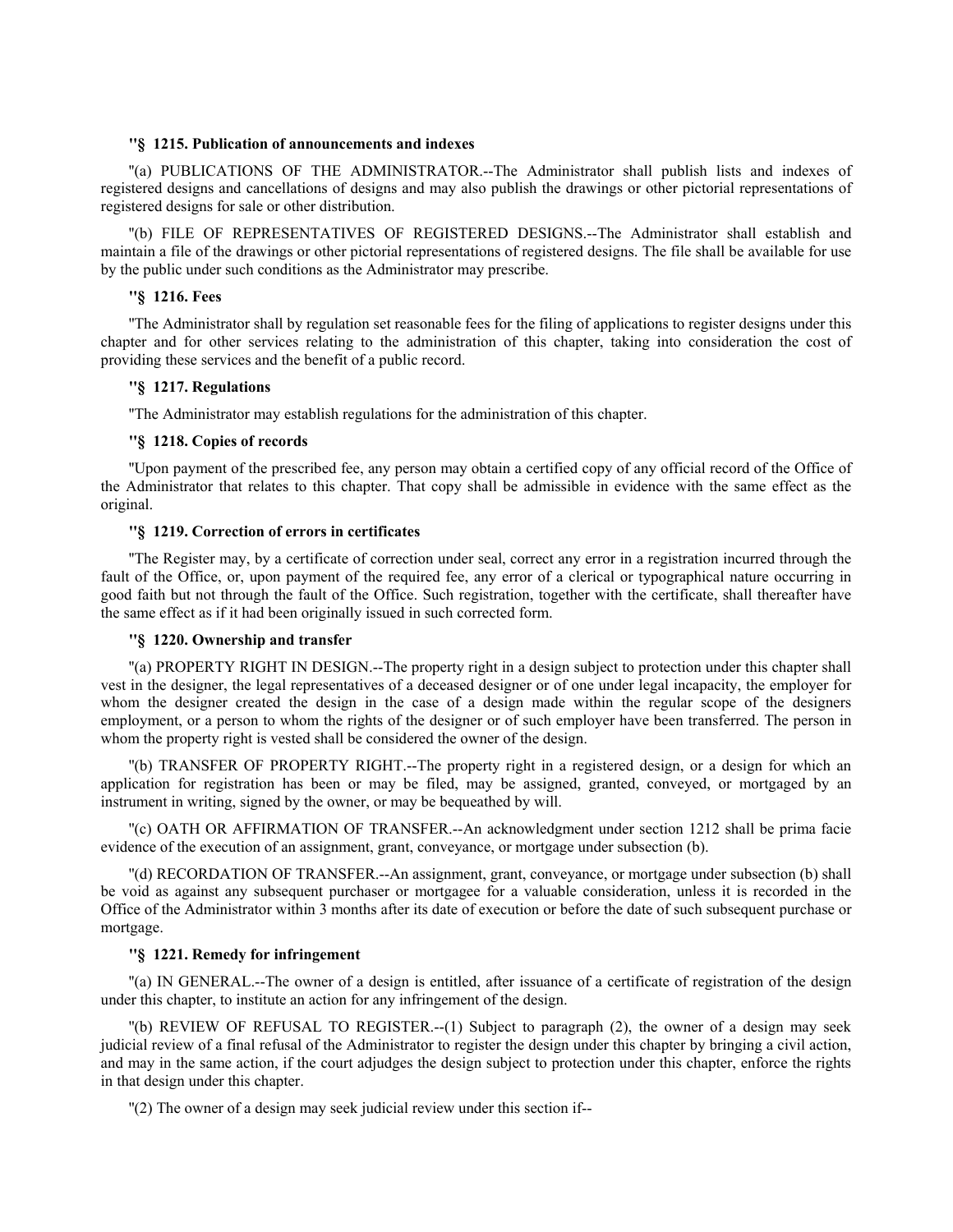''(A) the owner has previously duly filed and prosecuted to final refusal an application in proper form for registration of the design;

**[8]**

''(B) the owner causes a copy of the complaint in the action to be delivered to the Administrator within 10 days after the commencement of the action; and

''(C) the defendant has committed acts in respect to the design which would constitute infringement with respect to a design protected under this chapter.

''(c) ADMINISTRATOR AS PARTY TO ACTION.--The Administrator may at the Administrators option, become a party to the action with respect to the issue of registrability of the design claim by entering an appearance within 60 days after being served with the complaint, but the Registers failure to become a party shall not deprive the court of jurisdiction to determine that issue

''(d) USE OF ARBITRATION TO RESOLVE DISPUTE.--The parties to an infringement dispute under this chapter, within such time as may be specified by the Administrator by regulation, may determine the dispute, or any aspect of the dispute, by arbitration. Arbitration shall be governed by title 9. The parties shall give notice of any arbitration award to the Administrator, and such award shall, as between the parties to the arbitration, be dispositive of the issues to which it relates. The arbitration award shall be unenforceable until such notice is given. Nothing in this subsection shall preclude the Administrator from determining whether a design is subject to registration in a cancellation proceeding under section 1213(c).

# **''§ 1222. Injunctions**

''(a) IN GENERAL.--A court having jurisdiction over actions under this chapter may grant injunctions in accordance with the principles of equity to prevent infringement, including, in its discretion, prompt relief by temporary restraining orders and preliminary injunctions.

''(b) DAMAGES FOR INJUNCTIVE RELIEF WRONGFULLY OBTAINED.--A seller or distributor who suffers damage by reason of injunctive relief wrongfully obtained under this section has a cause of action against the applicant for such injunctive relief and may recover such relief as may be appropriate, including damages for lost profits, cost of materials, loss of good will, and punitive damages in instances where the injunctive relief was sought in bade faiths, and, unless the court finds extenuating circumstances, to recover a reasonable attorneys fee.''

## **''§ 1223. Recovery for infringement**

''(a) DAMAGES.--Upon a finding for the claimant in an action for infringement under this chapter, the court shall award the claimant damages adequate to compensate for the infringement. In addition, the court may increase the damages to such amount, not exceeding \$ 50,000 or \$ 1 per copy, whichever is greater, as the court determines to be just. The damages awarded shall constitute compensation and not a penalty. The court may receive expert testimony as an aid to the determination of damages.

''(b) INFRINGER'S PROFITS.--As an alternative to the remedies provided in subsection (a), the court may award the claimant the infringers profits resulting from the sale of the copies if the court finds that the infringers sales are reasonably related to the use of the claimants design. In such a case, the claimant shall be required to prove only the amount of the infringers sales and the infringer shall be required to prove its expenses against such sales.

''(c) STATUTE OF LIMITATIONS.--No recovery under subsection (a) or (b) shall be had for any infringement committed more than 3 years before the date on which the complaint is filed.

''(d) ATTORNEYS FEES.--In an action for infringement under this chapter, the court may award reasonable attorneys fees to the prevailing party.

''(e) DISPOSITION OF INFRINGING AND OTHER ARTICLES.--The court may order that all infringing articles, and any plates, molds, patterns, models, or other means specifically adapted for making the articles, be delivered up for destruction or other disposition as the court may direct.''

## **''§ 1224. Power of court over registration**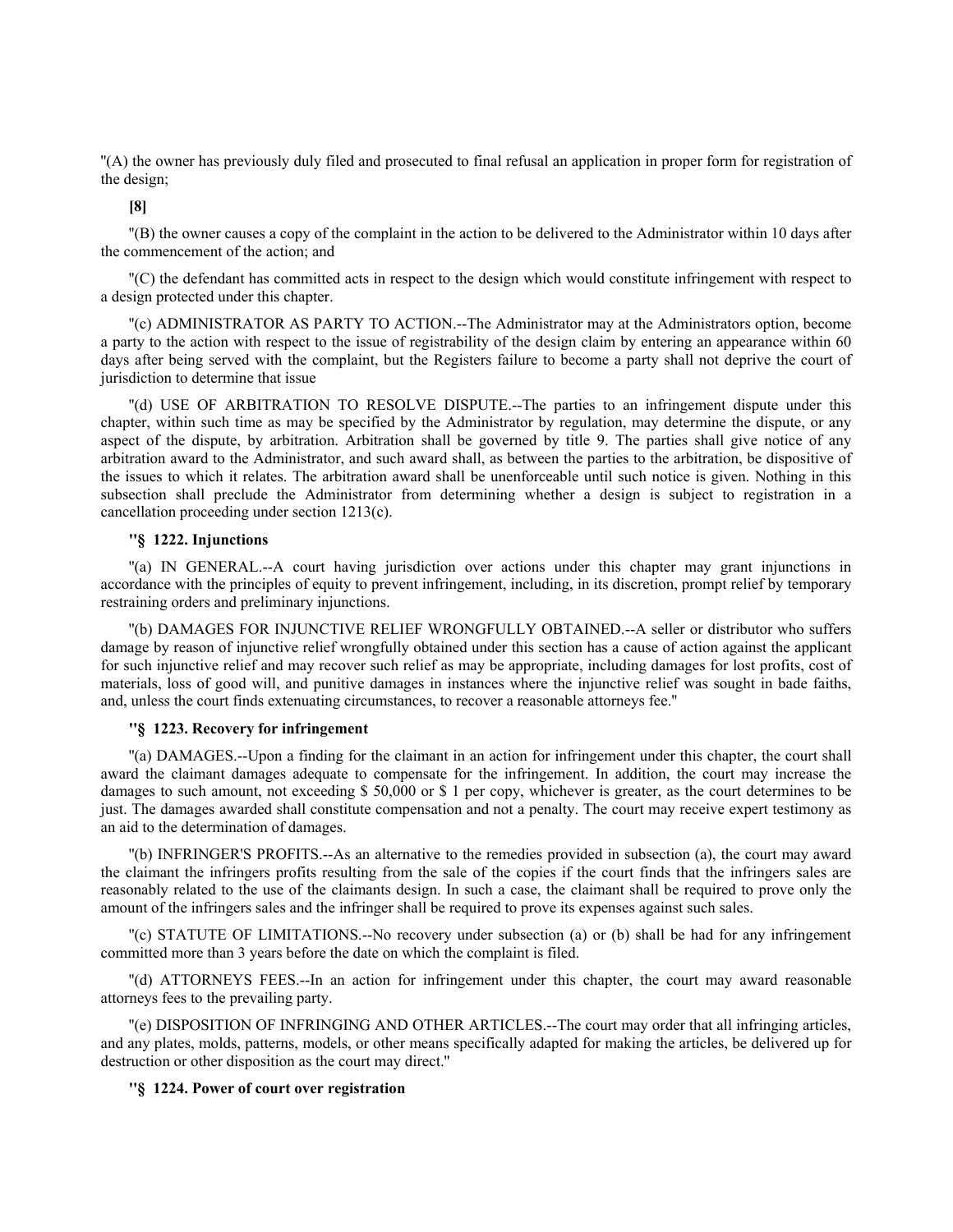''In any action involving the protection of a design under this chapter, the court, when appropriate, may order registration of a design under this chapter or the cancellation of such a registration. Any such order shall be certified by the court to the Administrator, who shall make an appropriate entry upon the record.''

## **''§ 1225. Liability for action on registration fraudulently obtained**

''Any person who brings an action for infringement knowing that registration of the design was obtained by a false or fraudulent representation materially affecting the rights under this chapter, shall be liable in the sum of \$ 10,000, or such part of that amount as the court may determine. That amount shall be to compensate the defendant and shall be charged against the plaintiff and paid to the defendant,

# **[9]**

in addition to such costs and attorneys fees of the defendant as may be assessed by the court.''

# **''§ 1226. Penalty for false marking**

''(a) IN GENERAL.--Whoever, for the purpose of deceiving the public, marks upon, applies to, or uses in advertising in connection with an article made, used, distributed, or sold, a design which is not protected under this chapter, a design notice specified in section 1206, or any other words or symbols importing that the design is protected under this chapter, knowing that the design is not so protected, shall pay a civil fine of not more than \$ 500 for each such offense.

''(b) SUIT BY PRIVATE PERSONS.--Any person may sue for the penalty established by subsection (a), in which event one-half of the penalty shall be awarded to the person suing and the remainder shall be awarded to the United States.

## **''§ 1227. Penalty for false representation**

''Whoever knowingly makes a false representation materially affecting the rights obtainable under this chapter for the purpose of obtaining registration of a design under this chapter shall pay a penalty of not less than \$ 500 and not more than \$ 1,000, and any rights or privileges that individual may have in the design under this chapter shall be forfeited.

## **''§ 1228. Enforcement by Treasury and Postal Service**

''(a) REGULATIONS.--The Secretary of the Treasury and the United States Postal Service shall separately or jointly issue regulations for the enforcement of the rights set forth in section 1208 with respect to importation. These regulations may require, as a condition for the exclusion of articles from the United States, that the person seeking exclusion take any one or more of the following actions:

''(1) Obtain a court order enjoining, or an order of the International Trade Commission under section 337 of the Tariff Act of 1930 excluding, importation of the articles.

''(2) Furnish proof that the design involved is protected under this chapter and that the importation of the articles would infringe the rights in the design under this chapter.

''(3) Post a surety bond for any injury that may result if the detention or exclusion of the articles proves to be unjustified.

''(b) SEIZURE AND FORFEITURE.--Articles imported in violation of the rights set forth in section 1208 are subject to seizure and forfeiture in the same manner as property imported in violation of the customs laws. Any such forfeited articles shall be destroyed as directed by the Secretary of the Treasury or the court, as the case may be, except that the articles may be returned to the country of export whenever it is shown to the satisfaction of the Secretary of the Treasury that the importer had no reasonable grounds for believing that his or her acts constituted a violation of the law.

## **''§ 1229. Relation to design patent and copyright law**

''The issuance of a design patent under title 35 for an original design for an article of manufacture, or the issuance of a copyright registration under title 17 for an original design, shall terminate any protection of the original design under this chapter.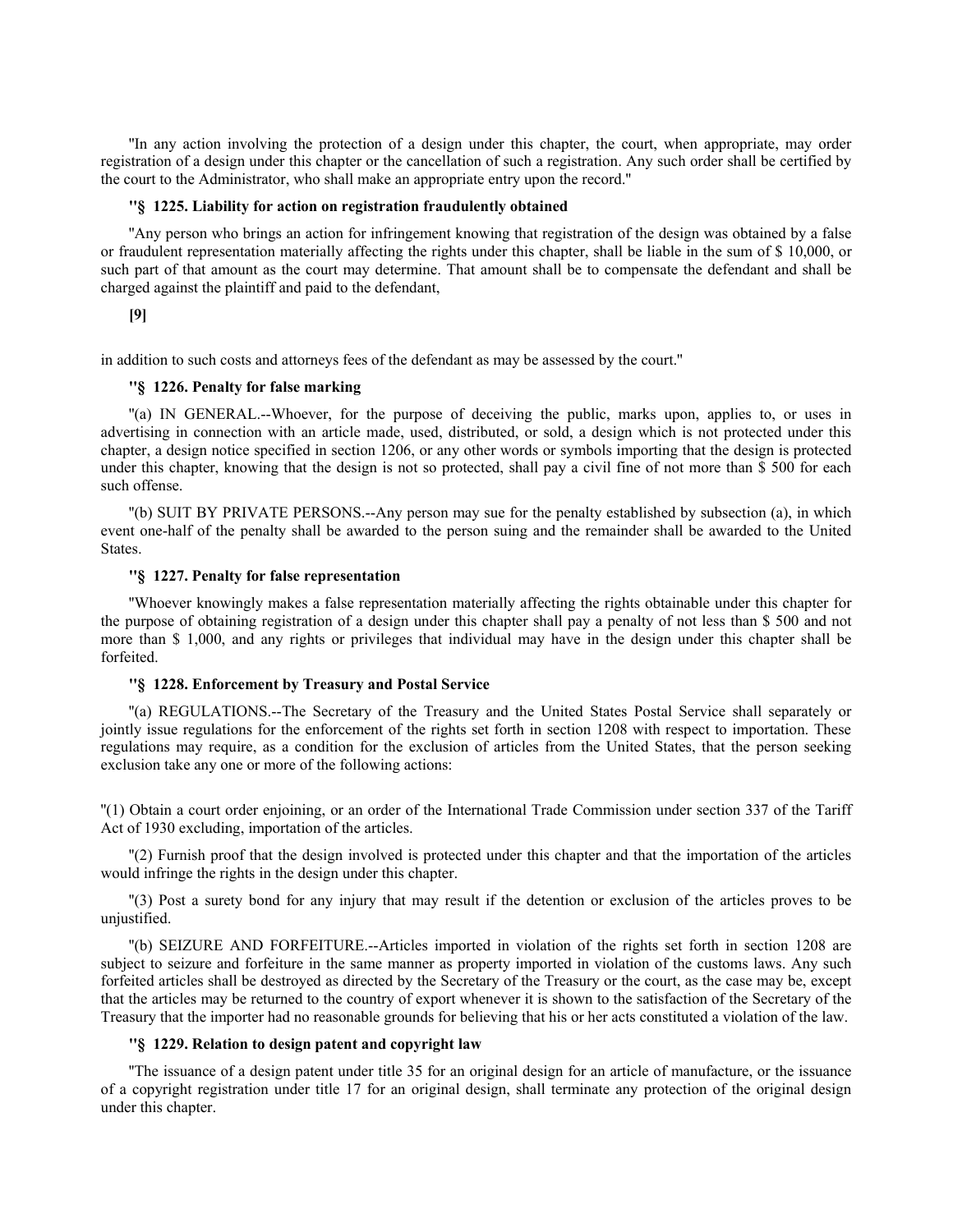## **''§ 1230. Common law and other rights unaffected**

''Nothing in this chapter shall annul or limit--

''(1) common law or other rights or remedies, if any, available to or held by any person with respect to a design which has not been registered under this chapter; or

''(2) any right under the trademark laws or any right protected against unfair competition.

### **''§ 1231. Administrator**

''The Administrator and Office of the Administrator referred to in this chapter shall be the Register of Copyrights and the Copyrights Office of the Library of Congress, respectively.

# **''§ 1232. No retroactive effect**

''Protection under this chapter shall not be available for any design that has been made public under section 1209(b) before the effective date of this chapter.''.

**[10]**

### **SEC. 3. CONFORMING AMENDMENTS.**

(a) TABLE OF CHAPTERS.--The table of chapters for title 17, United States Code, is amended by adding at the end the following:

# **''12. Protection of Original Designs\_\_\_\_\_\_\_\_\_\_\_\_\_\_\_\_\_1201''.**

(b) JURISDICTION OF DISTRICT COURTS OVER DESIGN ACTIONS.--(1) Section 1338(c) of title 28, United States Code, is amended by inserting'', and to exclusive rights in designs under chapter 12 of title 17,'' after ''title 17.''

(2)(A) The section heading for section 1338 of title 28, United States Code, is amended by inserting ''designs,'' after ''mask works,''.

(B) The item relating to section 1338 in the table of sections at the beginning of chapter 85 of title 28, United States Code, is amended by inserting ''designs,'' after ''mask works,''.

(c) PLACE OF DESIGN ACTIONS.--Section 1400(a) of title 28, United States Code, is amended by inserting ''or designs'' after ''mask works,''.

(d) ACTIONS AGAINST THE UNITED STATES.--Section 1498(e) of title 28, United States Code, is amended by inserting'', and to exclusive rights in designs under chapter 12 of title 17,'' after ''title 17.''

### **SEC. 4. EFFECTIVE DATE.**

The amendments made by sections 2 and 3 shall take effect one year after the date of the enactment of this Act.

## PURPOSE AND SUMMARY

The purpose of H.R. 1252, the "Vessel Hull Design Protection Act," is to offer limited protection for original designs of vessel hulls which are subject to misappropriation by persons who indulge in a marine industry practice known as ''hull splashing.''

### BACKGROUND AND NEED FOR LEGISLATION

# GENERAL INADEQUACIES OF PRESENT LAW

Since 1789, American intellectual property law and unfair trade statutes have evolved to afford substantial protection for individuals and business entities wishing to prevent the misappropriation of their works of authorship, inventions, and reputations. Nonetheless, in recent years it has become more apparent that this presently-constituted body of law is inadequate to serve the needs of certain designers, including those affiliated with the marine manufacturing industry. As discussed below, designs of useful articles are frequently left unprotected in the United States because safeguards available under patent, copyright, and trademark law are too time-consuming or expensive to acquire, or both.

#### DESIGN PATENTS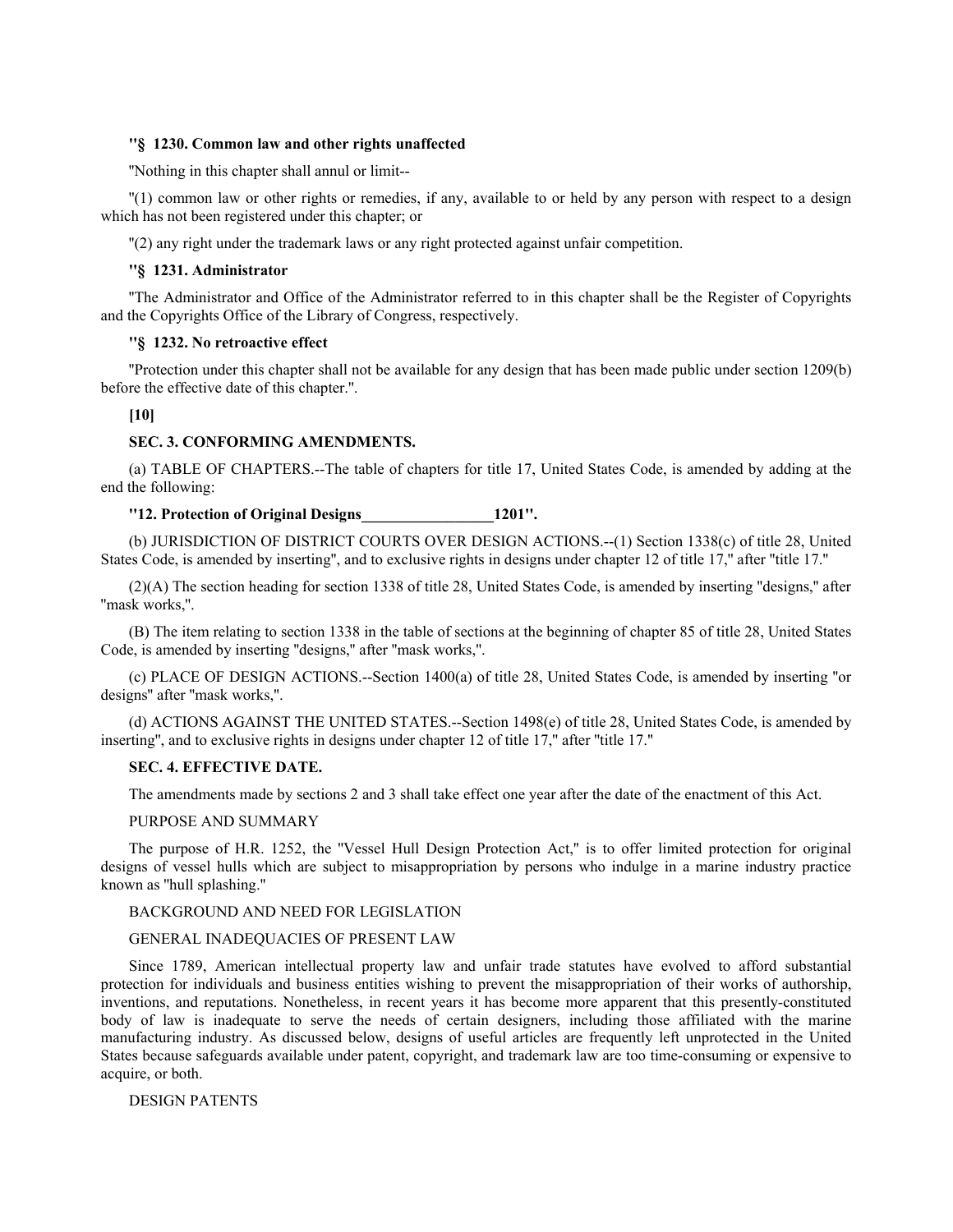The Design Patent Act of 1954 is codified at Section 171 of Title 35 of the U.S. Code. This statute allows a person to obtain a design patent for ''... any new, original, and ornamental design for an article of manufacture ...,'' and provides that all provisions relating to patents for inventions (utility patents) also apply.

More specifically, anyone wishing to obtain a design patent for an article of manufacture must show that the design is:

1. N*ovel.* Would an ''ordinary observer,'' viewing the new design as a whole, consider it to be different from, rather than a modification of, an already existing design?

2. N*onobvious.* Section 103 of the Patent Act requires utility patents to be ''nonobvious;'' that is, ''the differences between the subject matter ... to be patented and the prior art must

### **[11]**

be such that the subject matter as a whole would not have been obvious when the invention was made to a person having ordinary skill in the relevant art ...'' (*italics added*). Erratically developed and applied through the years, case law on this point suggests that nonobviousness should be measured in terms of a ''designer of ordinary capability who designs articles of the type presented in the application.'' *In re Nalbandian, 661 F.2d 1214, 1216 (C.C.P.A. 1981).*

3. *Ornamental.* A design patent must create a pleasing appearance.

4. *Not Functional.* If a design is ''primarily functional rather than ornamental,'' or if it is ''dictated by functional considerations,'' it is not patentable. *Power Control Corp. v. Hybrinetics, Inc., 806 F. 2d 234, 238 (Fed. Cir. 1986).*

As a practical matter, anyone who secures a design patent enjoys a monopoly over the use of the design for 14 years. But the difficulty in meeting these extraordinarily high standards, combined with the costs and delay associated with researching prior art, dissuade many designers from pursuing this option.

#### COPYRIGHT AND DESIGN PROTECTION OF USEFUL ARTICLES

Section 102 of Title 17 of the U.S. Code states that ''... copyright protection subsists in original works of authorship fixed in any tangible medium of expression ... from which they can be perceived, reproduced, or otherwise communicated, either directly or with the aid of a machine or device.''

In addition, Section 101 of the Copyright Act of 1976 affords protection to ''useful'' articles. Pursuant to this development, a useful article may be copyrightable if it has an intrinsic utilitarian function that is not merely to portray the appearance of the article or to convey information. The relevant design must incorporate pictorial, graphic, or sculptural features that can be identified separately from, and are capable of existing independently of, the utilitarian aspects of the article. For the most part, ''conceptual'' separability is enough to merit protection; that is, an observer must see the article in part as a work of art, not just an elegant functional item.

The benefits of applying for design protection under the Copyright Act are manifest: instant protection upon creation, relatively quick and inexpensive registration, and the preserved option of applying later for design patent protection. Nonetheless, courts have inconsistently applied different standards when reviewing the merits of design claims; in fact, many designs are rejected as ''unoriginal'' or ''functional.'' Design protection under present copyright law is therefore spotty.

# TRADEMARK PROTECTION OF INDUSTRIAL DESIGN

While some states have their own trademark law, federal law as prescribed by the Lanham Act *(15 U.S.C. 1051, et. seq.*) is much preferred as it offers nationwide protection. In brief, when an owner of a mark registers it with the Patent and Trademark Office under the Lanham Act, he or she enjoys the exclusive right to use that mark in connection with goods in commerce. No person or business entity may use the same mark or one of ''near resem-

# **[12]**

blance'' in connection with other goods in commerce so as to confuse or mislead consumers.

Trademark law acknowledges that the consuming public makes a connection between a symbol that represents the attributes of a given product and that product. This explains why industrial designs usually cannot acquire protection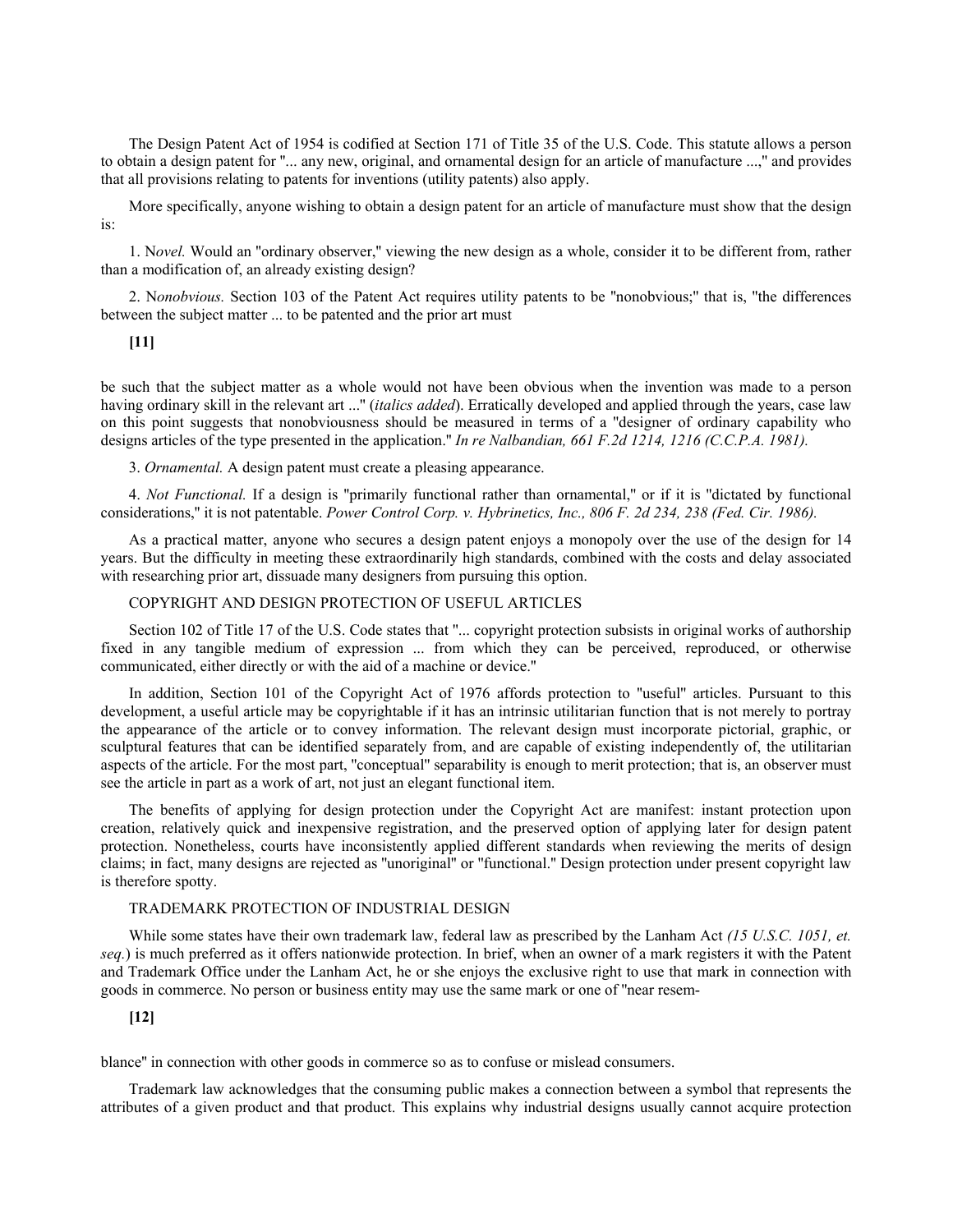under the Lanham Act; that is, product design features are generally not *distinctive* in a trademark sense. Unlike protected marks, they are not recognized by the public as identifying a product source.

The time needed to acquire trademark status combined with the absence of enforceable rights up to that point also discourage designers from seeking protection under the Lanham Act.

### ABRIDGED HISTORY OF DESIGN REFORM

The initial attempt to enact a federal design protection statute with broad, industry-wide application occurred in 1914, and was followed by sporadic efforts to resurrect the issue in other Congresses thereafter. These bills took one of two forms: changes to copyright law or a ''relaxation'' of the restrictions placed on design patents. Although the Senate included a design provision in its version of the Copyright Act amendments of 1976, it was deleted in conference. No other bill, before or since, has come close to enactment.

What accounts for this legislative track record? Critics from the academy as well as private industry have expressed their concerns that design protection possibly upsets a critical balance struck in intellectual property law, especially the law of patents: namely, that the promotion of innovation must, at some point, give way to imitation and refinement through imitation, both of which are ''... necessary to invention itself and the very lifeblood of a competitive economy.'' *Bonito Boats, Inc. v. Thunder Craft Boats, Inc., 489 U.S. 141, 146 (1989)* [hereinafter *Bonito Boats*]. These critics fear that comprehensive design legislation, practically applied, might diminish rather than stimulate net commercial activity throughout the economy. Their reasoning is that threshold requirements for protection under most design schemes are less demanding than those under traditional intellectual property law. This would result in increased litigation and a general unwillingness to manufacture competing products.

Advocates of design protection insist that these concerns are overstated. They argue that, in the absence of creative development, there can be no imitation. In addition, if the threshold requirements for design protection are more easily met than those applying to copyright, trademark, and patent law, the solution is to offer less protection (usually measured by duration).

## VESSEL HULL DESIGNS AND *BONITO BOATS*

The experience of the marine manufacturing industry in the wake of *Bonito Boats, supra,* illustrates the reformist view. Bonito Boats was a Florida-based corporation that developed a hull design for fiberglass recreational boats. The manufacturing process entailed creating a hardwood model that was then sprayed with fiberglass to create a mold which served to produce the finished fiberglass boats for sale. The company did not acquire utility or design

# **[13]**

patents for the hull or the process. Six years later, the Florida General Assembly enacted a so-called ''plug mold'' statute that prohibited the use of a direct molding process to duplicate ''unpatented'' boat hulls, and forbid the knowing sale of hulls so duplicated. When a Tennessee corporation, Thunder Craft Boats, began duplicating the hull designs and selling what amounted to knock-offs, Bonito Boats sued under the Florida statute. The U.S. Supreme Court affirmed the action of the Florida trial court, Court of Appeals, and Supreme Court by dismissing the case, ruling that the Supremacy Clause of the U.S. Constitution preempted state action on the matter. The Court concluded by noting that ''(i)t is for Congress to determine if the present system of design and utility patents is ineffectual in promoting the useful arts in the context of industrial design.'' *Bonito Boats* at 168.

Boat manufacturers invest significant resources in the design and development of safe, structurally sound, and often high-performance boat hull designs. Including research and development costs, a boat manufacturer may invest as much as \$ 500,000 to produce a design from which one line of vessels can be manufactured. When a boat hull is designed and the design engineering and tooling process is complete, the engineers then develop a boat ''plug'' from which they construct a boat ''mold.'' The manufacturer constructs a particular line of boats from this mold.

In contrast, those intent on stealing the original boat design, such as Thunder Craft, can simply use a finished boat hull in place of the manufacturers plug to develop a mold. This practice is referred to in the trade as "splashing a mold." The copied mold can then be used to create a line of vessels with a hull seemingly identical to that appropriated from the design manufacturer.

''Hull splashing'' is a problem for consumers, as well as manufacturers and boat design firms. Consumers who purchase copied boats are defrauded in the sense that they are not benefitting from the many attributes of hull design,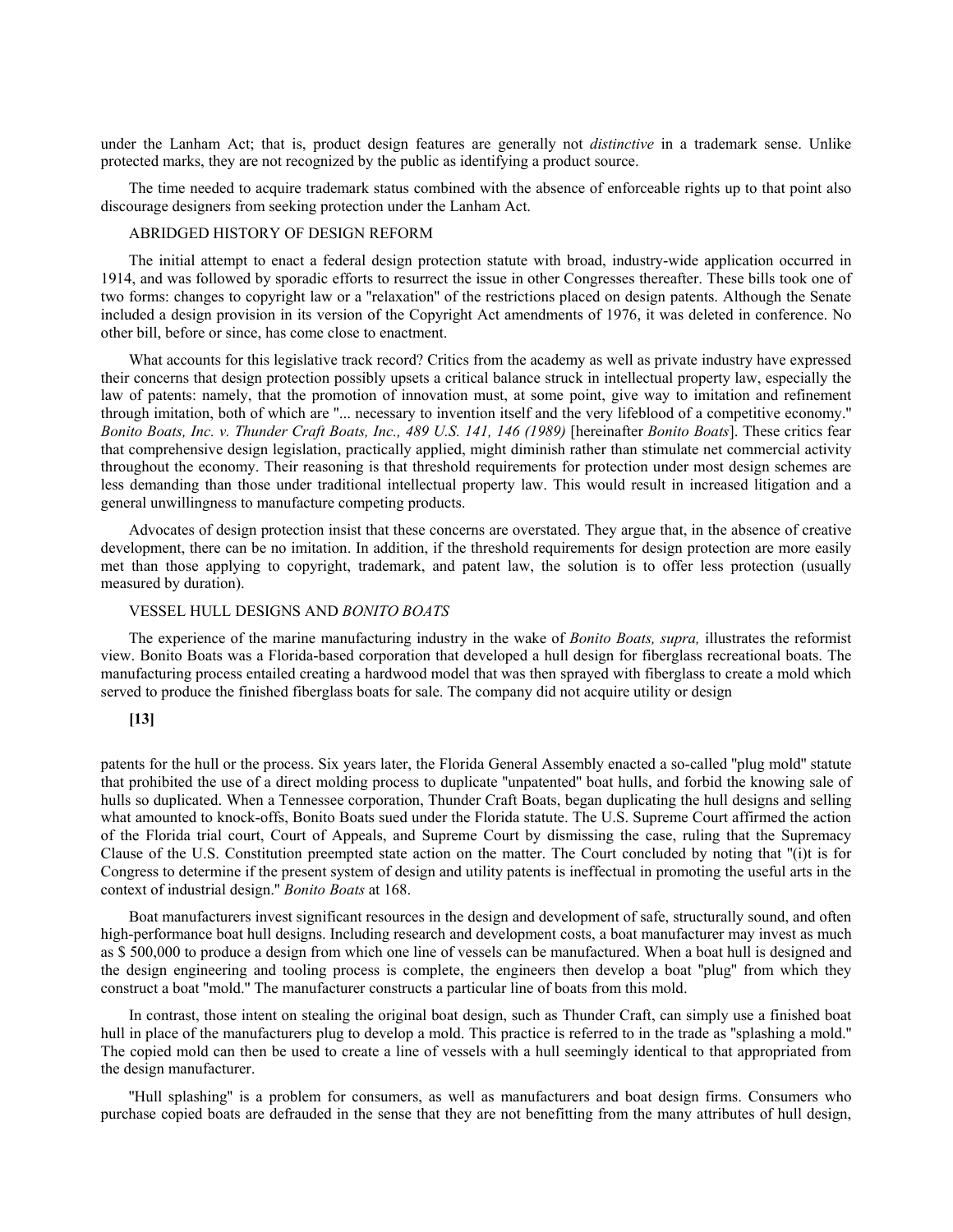other than shape, that are structurally relevant, including those related to quality and safety. It is also highly unlikely that consumer know that a boat has been copied from an existing design. Most importantly for the purposes of promoting intellectual property rights, if manufacturers are not permitted to recoup at least some of their research and development costs, they may no longer invest in new, innovative boat designs that boaters eagerly await.

**HEARINGS** 

The Committees Subcommittee on Courts and Intellectual Property held one day of hearings on H.R. 2696 on October 23, 1997. Testimony was received from five witnesses representing five organizations.

#### COMMITTEE CONSIDERATION

On February 26, 1998, the Subcommittee on Courts and Intellectual Property met in open session and ordered reported an amendment in the nature of a substitute to H.R. 2696 by voice vote, a quorum being present. On March 3, 1998, the Committee met in open session and ordered reported favorably the amendment in the

**[14]**

nature of a substitute to H.R. 2696, without amendment by voice vote, a quorum being present.

#### COMMITTEE OVERSIGHT FINDINGS

In compliance with clause  $2(1)(3)(A)$  of rule XI of the Rules of the House of Representatives, the Committee reports that the findings and recommendations of the Committee, based on oversight activities under clause 2(b)(l) of rule X of the Rules of the House of Representatives, are incorporated in the descriptive portions of this report.

## COMMITTEE ON GOVERNMENT REFORM AND OVERSIGHT FINDINGS

No findings or recommendations of the Committee on Government Reform and Oversight were received as referred to in clause  $2(1)(3)(D)$  of rule XI of the Rules of the House of Representatives.

## NEW BUDGET AUTHORITY AND TAX EXPENDITURES

Clause  $2(1)(3)(B)$  of House Rule XI is inapplicable because this legislation does not provide new budgetary authority or increased tax expenditures.

## CONGRESSIONAL BUDGET OFFICE ESTIMATE

U.S. CONGRESS, CONGRESSIONAL BUDGET OFFICE, *Washington, DC, March 11, 1997.* Hon. HENRY J. HYDE, *Chairman, Committee on the Judiciary, House of Representatives, Washington, DC.*

DEAR MR. CHAIRMAN: The Congressional Budget Office has prepared the enclosed cost estimate for H.R. 2696, the Vessel Hull Design Protection Act.

If you wish further details on this estimate, we will be pleased to provide them. The CBO staff contacts are Kathleen Gramp (for federal costs), who can be reached at 226-2860, and Matthew Eyles (for the private-sector impact), who can be reached at 226-2649.

Sincerely,

JUNE E. O'NEILL, *Director.*

Enclosure.

cc:Hon. John Conyers, Jr. Ranking Minority Member

*H.R.-- 2696 Vessel Hull Design Protection Act*

H.R. 2696 would provide copyright protection to certain vessel hull designs beginning one year after the enactment of the bill. The bill would direct the Administrator of the U.S. Copyright Office to establish a process for registering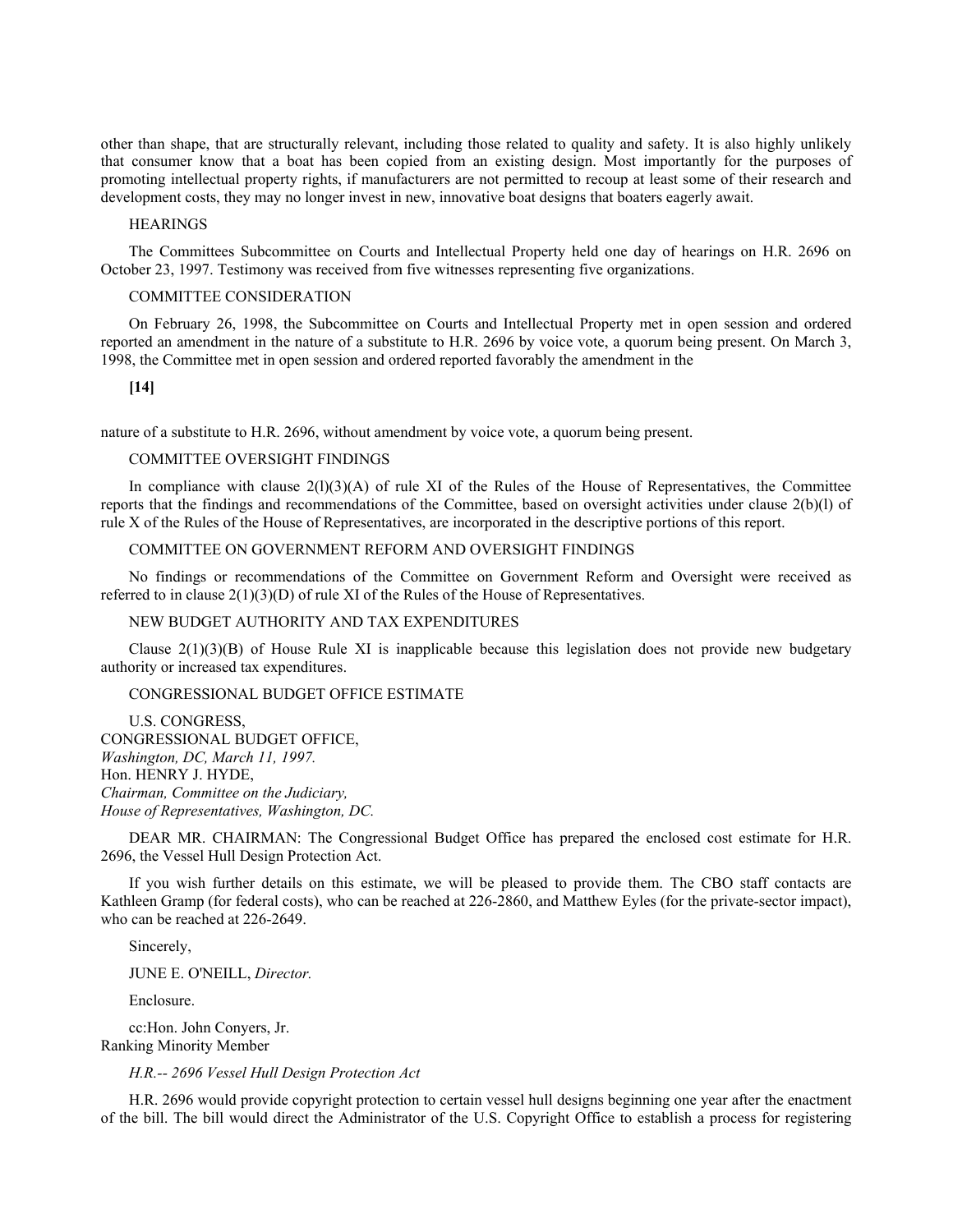copyrights of vessel designs and for hearing and arbitrating disputes. The office also would be required to publish lists of registered designs and make drawings or other representations available to the public. Prospective applicants would be required to pay fees set to cover most, if not all, of the costs incurred by the agency to administer the program. The

# **[15]**

bill provides remedies for infringements of registered designs and specifies civil penalties for false representations or labeling.

CBO estimates that enacting H.R. 2696 would have no significant budgetary impact. Based on information from agency and industry sources, CBO estimates that the Copyright Office would spend about \$ 200,000 in 1999 to establish the program and another \$ 200,000 each year thereafter to process registrations, subject to appropriation of the necessary amounts. Offsetting collections would increase by similar amounts beginning in 2000, the first year we would expect applicants for such copyrights. CBO assumes that those collections would be credited as an offset to annual appropriations.

Revenues from possible civil penalties are not expected to be significant. Because this legislation would affect receipts, pay-as-you-go procedures would apply. CBO estimates, however, that the pay-as-you-go impact would be negligible.

H.R. 2696 would impose a new private-sector mandate, as defined in the Unfunded Mandates Reform Act of 1995 (UMRA), by creating new fees for firms and individuals who apply for copyright protection of an original vessel hull design. Copyright law and copyright fees are the exclusive domain of the federal government. Therefore, an increase in existing copyright fees or the imposition of new fees constitutes a new enforceable duty and meets the definition of a private-sector mandate in UMRA. Based on information from the Copyright Office, CBO estimates that the direct costs of the new private-sector mandate in the bill would be negligible and would fall well below the \$ 100 million statutory threshold in UMRA. The bill contains no intergovernmental mandates as defined in UMRA, and would not affect the budgets of state, local, or tribal governments.

The CBO staff contacts for this estimate are Kathleen Gramp (for federal costs), who can be reached at 226-2860, and Matthew Eyles (for the private-sector impact), who can be reached at 226-2649. This estimate was approved by Robert A. Sunshine, Assistant Deputy Director for budget Analysis.

## CONSTITUTIONAL AUTHORITY STATEMENT

Pursuant to Rule XI, clause 2(1)(4) of the Rules of the House of Representatives, the Committee finds the authority for this legislation in Article I, clause 8, section 8 of the Constitution.

#### SECTION-BY-SECTION ANALYSIS

*Section 1. Title.*

Section 1 creates the short title of the bill, the ''Vessel Hull Design Protection Act of 1997.''

*Section 2. Addition of Chapter 12 to Title 17 of the U.S. Code.*

*Designs Protected; Definitions (New Section 1201).* Subsection (a)(1) states that the ''... designer or other owner of an original design of a seful article which makes the article more attractive or distinctive in appearance to the purchasing or using public may (receive protection under the bill)." A "useful article" is defined as a "... vessel hull ..., including a plug or mold ....''

## **[16]**

Subsection (a)(2) specifies that " $\ldots$  the design of a vessel hull  $\ldots$ , including a plug or mold, is subject to protection notwithstanding (the general utility exclusion set forth in Section 1202(4)). In other words, it is the intent of the Committee that original designs of vessel hulls will be subject to protection whether those designs are a function of creative endeavor or utility.

Subsection  $(b)(1)$  specifies that a design is "... 'original' if it is the result of the designers creative endeavor that provides a distinguishable variation over prior work pertaining to similar articles which is more than merely trivial and has not been copied from another source.''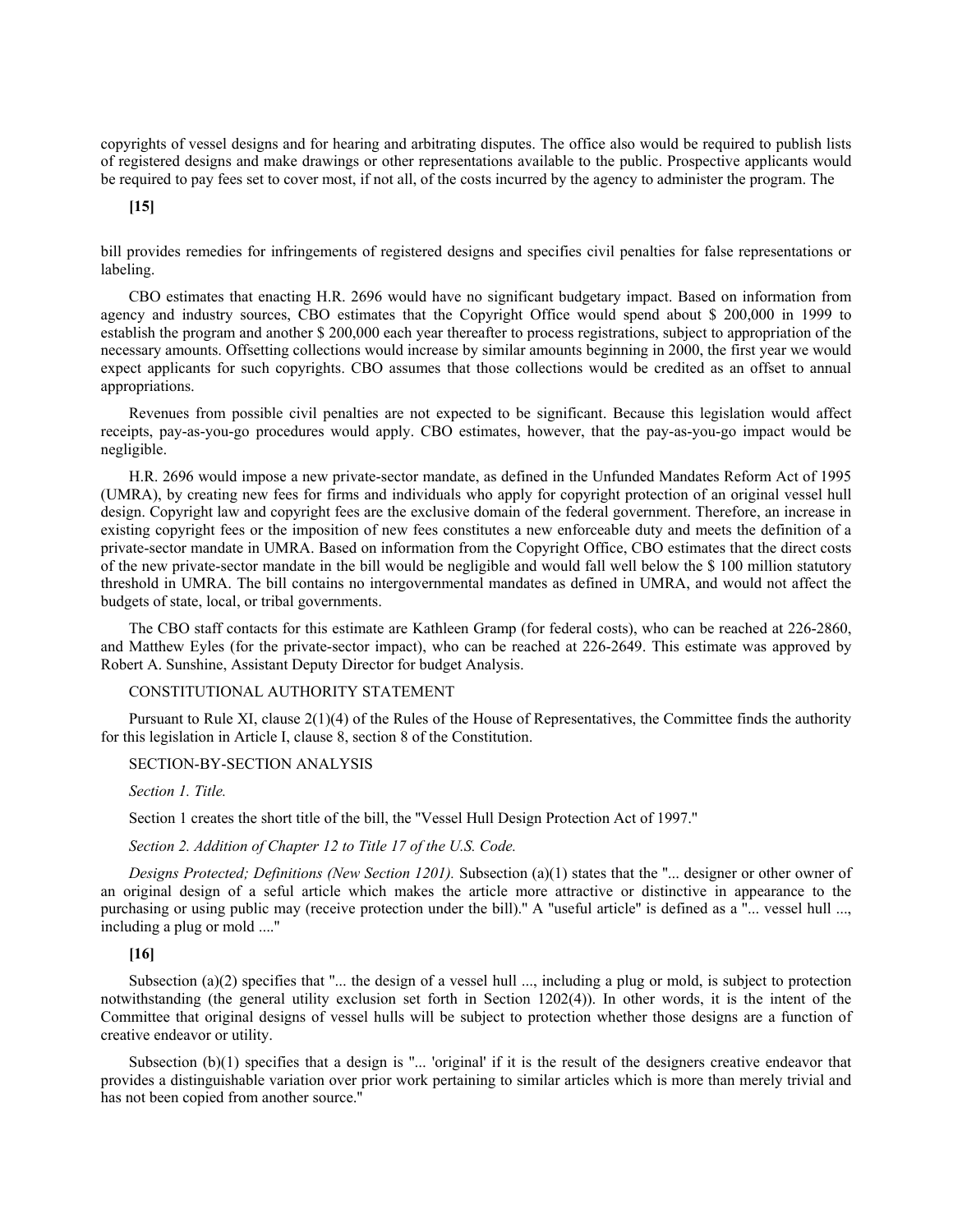Finally, since the problems of the marine manufacturing industry giving rise to the legislation are directly related to hull splashing, it is the intent of the Committee that this activity is proscribed by the bill.

*Designs not Subject to Protection (New Section 1202).* Section 1202 enumerates five descriptive elements, any one of which will disqualify a design from protection under (new) Chapter 12. This includes any design which is:

1. not original;

2. staple or commonplace, such as a standard geometric figure, familiar symbol, emblem, or motif, or other shape, pattern, or configuration which has become standard, common, prevalent, or ordinary;

3. different from a design excluded by the second listed element only in insignificant details or in attributes which are variants commonly used in the relevant trades;

4. dictated solely by a utilitarian function of the article that embodies it; or

5. embodied in a useful article that was made public by the designer or owner in the United States or a foreign country more than one year before the date of application for registration under Chapter 12.

*Revisions, Adaptions, and Rearrangements (New Section 1203).* This section protects a design that is a ''... substantial revision, adaptation, or rearrangement of ... subject matter (that is excluded from protection under Section 1202).'' Even so, the excluded subject matter itself does not receive any additional protection under the Chapter.

*Commencement of Protection (New Section 1204).* Design protection under Chapter 12 begins the earlier of the date or publication (Section 1213(a)) or the date the design is first made public (Section 1210(b)).

*Term of Protection (New Section 1205).* Term for an appropriate vessel hull design is 10 years, with a term running to the end of the calendar year in which it would otherwise expire.

*Design Notice (New Section 1206).* This section requires the owner of a protected design to mark it with a design notice consisting of the words ''Protected Design'' (or a prescribed abbreviation thereof), the year on which protection commenced, and the name of the owner (or a prescribed abbreviation thereof). The registration number (see Section 1214), once acquired, is an appropriate substitute for the last two requirements.

# **[17]**

*Effect of Omission of Notice (New Section 1207).* In general, failure to supply notice pursuant to Section 1206 will not cause loss of protection or prevent recovery for infringement against any person who, ''... after receiving written notice of the design protection, begins an undertaking leading to infringement ....''

Moreover, the owner of a protected design who has not complied with the notice requirements of Section 1206 may still bring an action against an infringer even if the latter has not received written notice prior to his or her undertaking. Under these circumstances, the owner may not obtain an injunction with respect to the infringing activity until he or she has reimbursed the infringer for reasonable expenses incurred before receiving written notice of protection. The burden of providing written notice is on the owner.

*Exclusive Rights (New Section 1208).* The owner of a protected design for a vessel hull has the exclusive right to make, have made, or import, for sale or for use in trade, any vessel hull embodying the design. The owner may also sell or distribute for sale or for use in trade any vessel hull embodying the design.

*Infringement (New Section 1209).* In general, infringement occurs when a third party other than the owner of the protected design performs any of the activities set forth in Section 1208.

Pursuant to Subsections (b) (1) and (2), a seller or distributor will only be held liable if he or she colluded with a manufacturer or an importer to infringe; or if he or she refused or failed, upon the owners request, to disclose promptly and fully the source of the infringing product, and then proceeded to order or reorder infringing product after receiving written notice of protection.

It is not an act of infringement for a person to make, have made, import, sell, or distribute any article embodying a design that was created without knowledge that it was copied from a protected design.

Similarly, a person who incorporates into his or her product of manufacture an infringing article acquired from a third party in the ordinary course of business; or who, without knowledge of protection, makes or processes an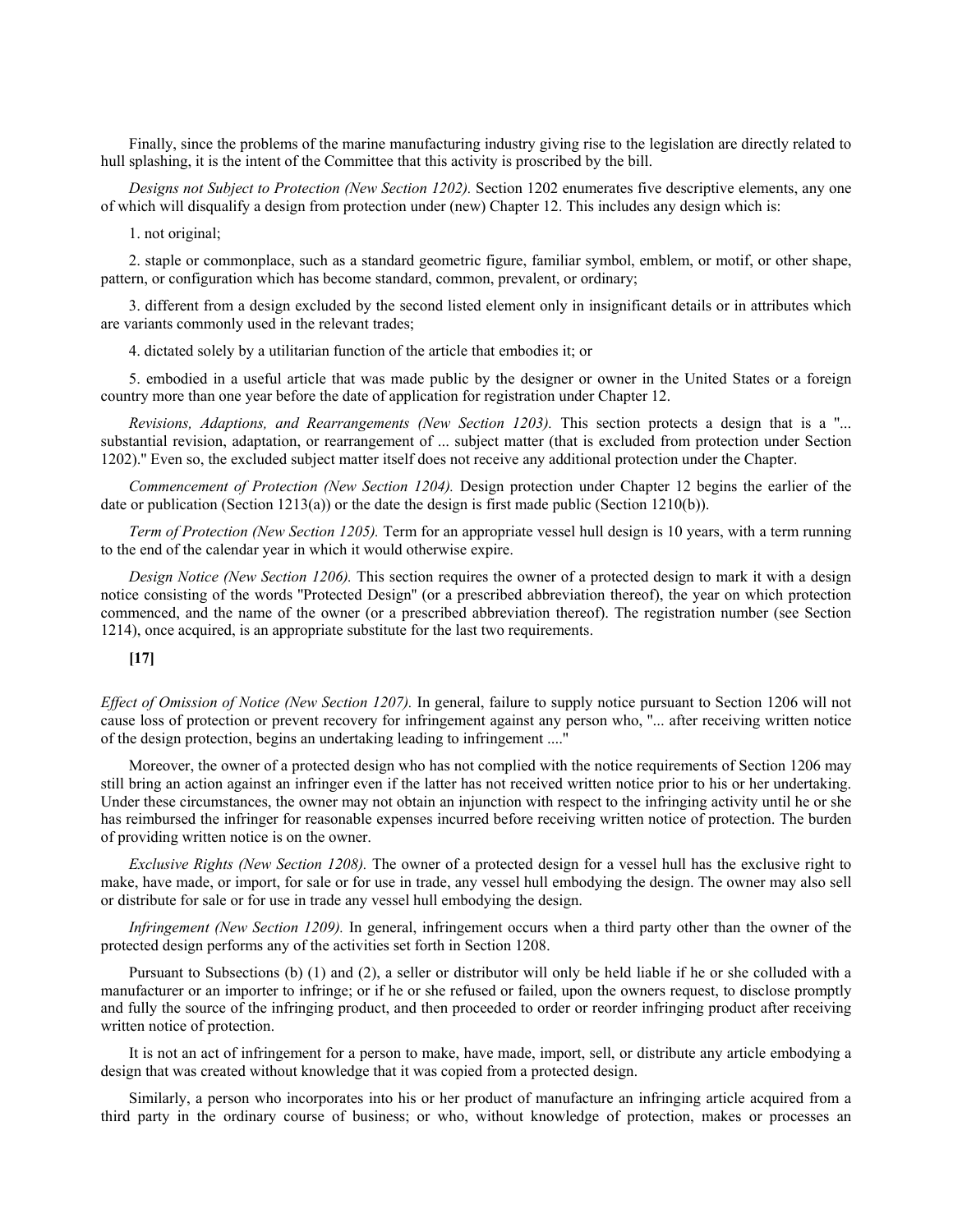infringing article for the use of another shall not be deemed to have infringed *except* under a condition set forth in Subsections (b) (1) or (2), *id.*

Paragraph (e) defines an "infringing article" as "... any article, the design of which has been copied from a design protected under ... [C]hapter 12], without the consent of the owner ... Illustrations or pictures of a protected design in a book, newspaper, magazine, broadcast, motion picture, or ''similar medium'' do *not* constitute infringing articles. Further, a design that ''... is original and not substantially similar in appearance to a protected design'' will be deemed *not* to have been copied from a protected design.

Paragraph (f) places the burden on that party asserting a right of protection in an infringement action to establish the originality of his or her design whenever the other party introduces an earlier work that is identical or highly similar to the design, thereby suggesting that the design was copied from the work.

Paragraph (g) permits a third party ''... to reproduce the design in a vessel hull or other form for the purpose of teaching, analyzing, or evaluating the appearance, concepts, or techniques embodied in the design ....''

#### **[18]**

Finally, it is the intent of the Committee that the knowledge requirements set forth in Section 1209 may be satisfied by actual or constructive knowledge. Registration of a design should suffice to establish this level of knowledge. A design notice that conforms to the requirements of Section 1206 should also suffice to establish this level of knowledge, or at least raise a presumption of actual knowledge.

*Application for Registration (New Section 1210).* Section 1210 states that protection is lost if the application for design registration is not made within one year after the date the design is first made ''public'' (meaning, when a vessel hull embodying the design is publicly exhibited, displayed, or offered by sale with the owners consent).

Paragraph (d) of this Section prescribes relevant information that must appear on the application form, and notes that it may include ''... a description setting forth the salient features of the design....'' Failure to include a description, however, shall not preclude registration from occurring.

Paragraph (e) requires the owner to submit a sworn statement along with the application attesting, *inter alia,* to the originality of the design and the identity of the designer(s). Good faith errors contained in the statement will not render it defective.

*Benefit of Earlier Filing Date in a Foreign Country (New Section 1211).* A person who registers for design protection in a foreign country that extends design protection (similar to that contained in *Chapter 12*) to U.S. citizens shall receive the benefit of the earlier filing date when applying for registration in the United States.

*Oaths and Acknowledgments (New Section 1212).* This section establishes the miscellaneous terms by which any oaths required under the Act may be delivered, including by a written declaration.

*Issue or Refusal of Application for Registration (New Section 1213).* Section 1213 sets forth the process by which the ''Administrator'' in charge of registration (*see* Section 1231) examines an application, registers a design, refuses to register one, and reconsiders a rejected application.

Of special note is that language in Paragraph (a) which directs the Administrator to determine whether or not an application ''... relates to a design which on its face appears to be subject to protection ...,'' and if so, to register the design. It is the intent of the Committee that this directive does not oblige the Administrator to compare the design with registered and other known designs.

*Certification of Registration (New Section 1214).* Section 1214 lists the duties of the Administrator when recording a registration certificate, as well as the contents of the certificate.

*Publication of Announcements and Indexes (New Section 1215).* Section 1215 confers upon the Administrator the authority to publish lists and indexes of registered as well as canceled designs, along with drawings or other pictorial representations of registered designs for sale or distribution. Such drawings and pictorial representations shall be filed and available for public use. Online publication is permitted under this Section.

*Fees (New Section 1216).* The Administrator, by regulation, shall set reasonable fees for the filing of applications and other administrative services under Chapter 12.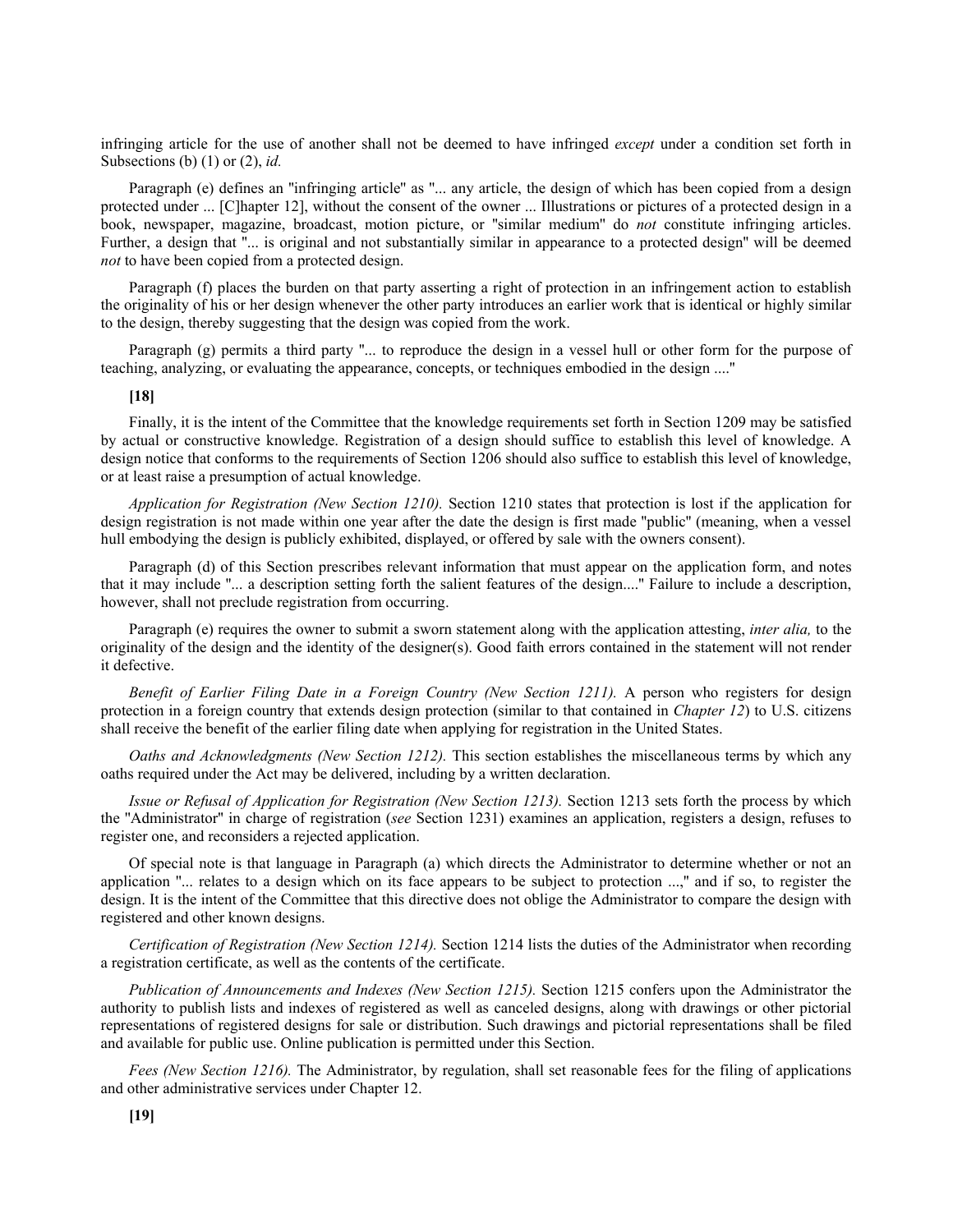*Regulations (New Section 1217).* This Section authorizes the Administrator to establish regulations for the administration of Chapter 12.

*Copies of Records (New Section 1218).* Section 1218 enables anyone, upon payment of a prescribed fee, to obtain certified copies of official records kept by the Administrator.

*Correction of Errors in Certificates (New Section 1219).* This section empowers the Administrator to correct errors in registration made by the Copyright Office or by the applicant (if the error is clerical in nature and made in good faith).

*Ownership and Transfer (New Section 1220).* Property rights in a design registered with the Copyright Office shall vest in the designer, his or her legal representative, the employer of the designer (if the design was created within the regular scope of the designers employment), or a person to whom the rights of the designer or the employer have been transferred.

The rights may be assigned, granted, conveyed, mortgaged, or bequeathed. With the exception of a bequest, any such transfer shall be void as against any subsequent purchaser or mortgagee for valuable consideration, unless it is recorded by the Administrator within three months after its date of execution or before the date of such subsequent purchase or mortgage.

*Remedy for Infringement (New Section 1221).* The owner of a design may seek judicial review of a final refusal by the Administrator to register the design by bringing a civil action. Parties to a registration dispute may determine it by arbitration.

*Injunctions (New Section 1222).* Any court having jurisdiction over actions under Chapter 12 may grant injunctive relief. At the same time, a seller or distributor who suffers damage as a result of injunctive relief wrongfully granted may bring a cause of action against the applicant for injunctive relief, and may be awarded reasonable damages.

*Recovery for Infringement (New Section 1223).* A court of jurisdiction may award adequate compensatory damages to a claimant in an infringement action. In addition, the court may increase the damages ''... to such amount, not exceeding \$ 50,000 or \$ 1 per copy, whichever is greater, as the court determines to be just.''

As an alternative to compensatory damages, the court may award the claimant the infringers profits resulting from the sale of infringing copies ''... if the court finds that the ...sales are reasonably related to the use of the claimants design.''

Attorneys fees may also be awarded, and a court may order any infringing articles destroyed.

No recovery may be had for an infringement committed more than three years before the date on which the complaint is filed.

*Power of Court Over Registration (New Section 1224).* This section empowers a court with jurisdiction to order registration or cancellation of a design.

*Liability for Action on Registration Fraudulently Obtained (New Section 1225).* Any person who brings an infringement action knowing that registration was obtained by false or fraudulent representation materially affecting Chapter 12 rights shall be liable for \$ 10,000 or less as a court of jurisdiction may determine, and shall

# **[20]**

be awarded to the defendant as compensation, along with costs and attorneys fees.

*Penalty for False Marketing (New Section 1226).* Any person who, for the purpose of deceiving the public, uses notice (Section 1206) for a design not registered under Chapter 12 shall pay a civil fine of not more than \$ 500 for each offense.

Any person may sue for and receive one-half of the fine assessed; the remainder shall be awarded to the United States.

*Penalty for False Representation (New Section 1227).* Any person who knowingly makes a false representation materially affecting Chapter 12 rights for the purpose of obtaining registration shall pay a penalty of not less than \$ 500 but not more than \$ 1,000, and shall forfeit any rights or privileges he or she may otherwise have in the relevant design.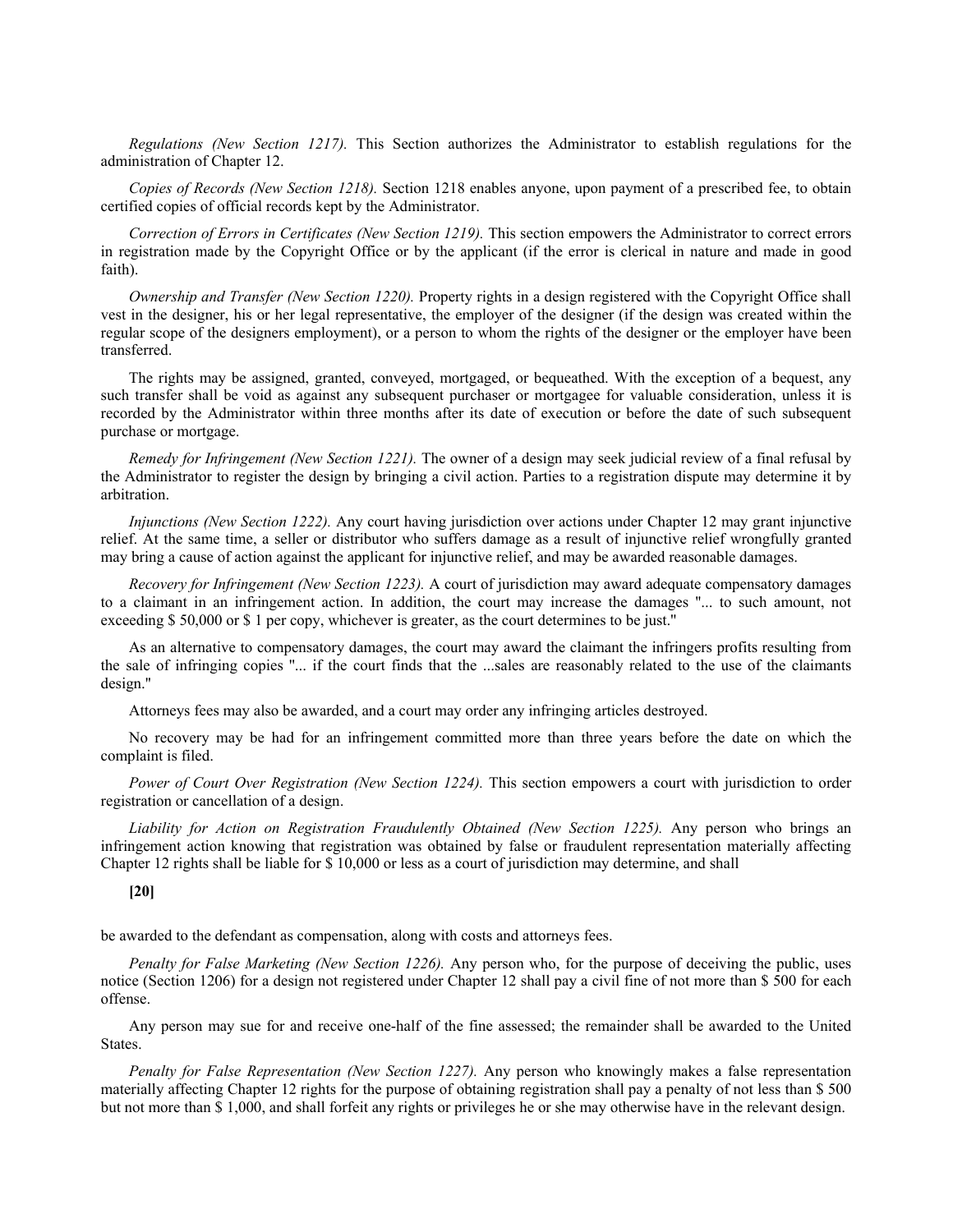*Enforcement by Treasury and Postal Service (New Section 1228).* The Secretary of the Treasury and the U.S. Postal Service shall separately or jointly issue regulation for the enforcement of Section 1208 rights with respect to importation. Prescribed actions leading to the exclusion of imported articles are established. Any article imported in violation of Section 1208 rights are subject to seizure and forfeiture under the customs laws.

*Relation to Design Patent and Copyright Law (New Section 1229).* The issuance of a design patent for an article of manufacture or a copyright registration for an original design shall terminate any protection of the original design under Chapter 12.

*Common Law and Other Rights Unaffected (New Section 1230).* Nothing in Chapter 12 annuls or limits common law or other rights or remedies available to a person for a design not registered, or any rights under trademark or unfair competition statutes.

*Administrator (New Section 1231).* The ''Administrator'' and ''Office of the Administrator'' referred to in Chapter 12 are the Register of Copyrights and the U.S. Copyright Office, respectively.

It is the intent of the Committee that the Administrator will possess wide discretion to perform his or her duties under by the bill in a cost-efficient manner, including the right to publish registrations exclusively online.

*No Retroactive Effect (New Section 1232).* Protection under Chapter 12 is unavailable for any design not made public pursuant to Section 1209 before the effective date set forth in Section Four.

*Section 3: Conforming Amendments.*

This section makes appropriate conforming amendments to the U.S. Code.

*Section 4: Effective Date.*

The amendments set forth in Sections Two and Three of the bill shall take effect one year after the date of enactment. H.L.C.

CHANGES IN EXISTING LAW MADE BY THE BILL, AS REPORTED

In compliance with clause 3 of rule XIII of the Rules of the House of Representatives, changes in existing law made by the bill, as reported, are shown as follows (new matter is printed in italics and existing law in which no change is proposed is shown in roman):

# **[21]**

#### **TITLE 17, UNITED STATES CODE**

\* \* \* \* \*

#### **TABLE OF CONTENTS**

Click here to view image.

\* \* \* \* \*

### *CHAPTER 12--PROTECTION OF ORIGINAL DESIGNS*

*Sec.*

*1201. Designs protected.*

*1202. Designs not subject to protection.*

*1203. Revisions, adaptations, and rearrangements.*

*1204. Commencement of protection.*

*1205. Term of protection.*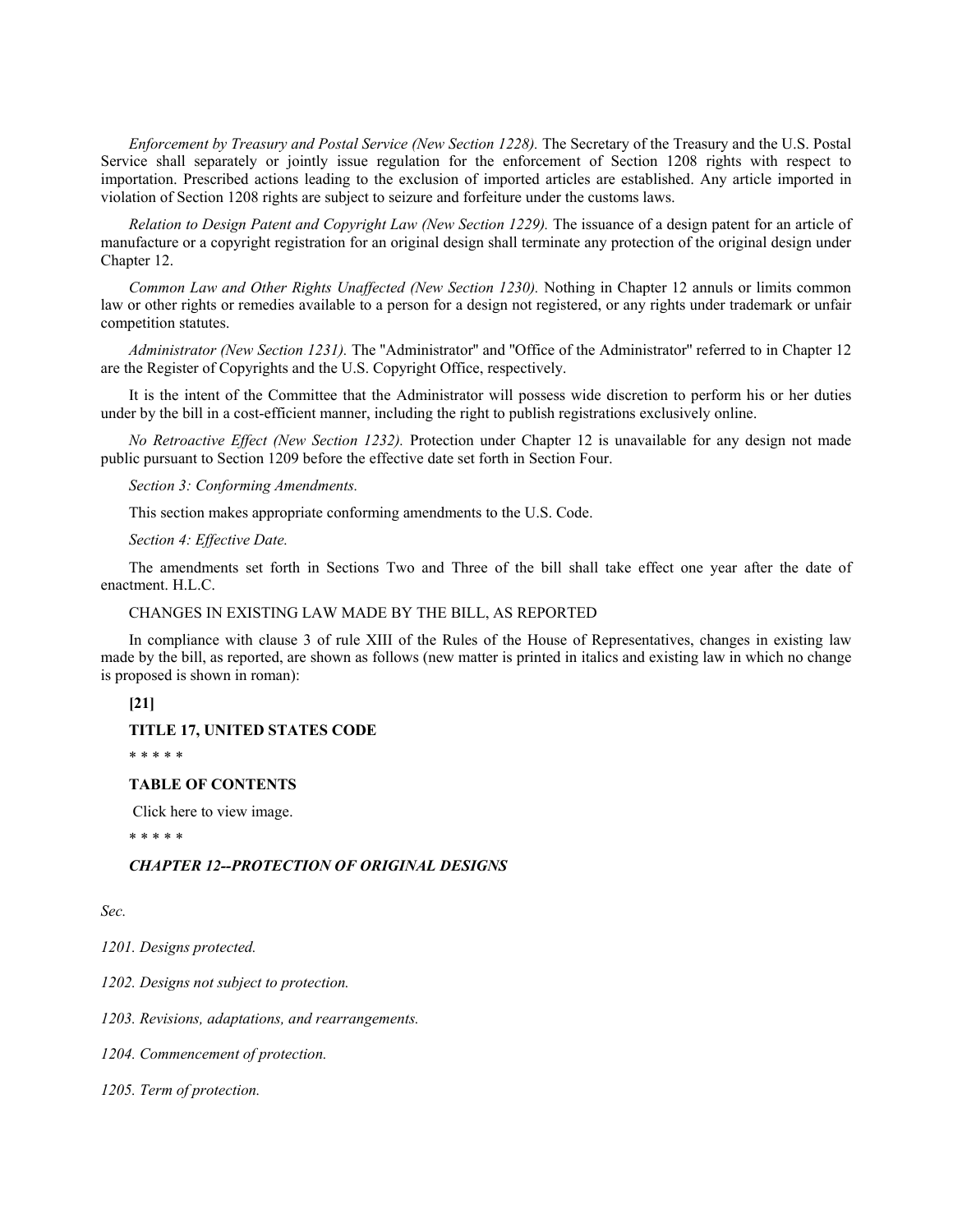- *1206. Design notice.*
- *1207. Effect of omission of notice.*
- *1208. Exclusive rights.*
- *1209. Infringement.*
- *1210. Application for registration.*
- *1211. Benefit of earlier filing date in foreign country.*
- *1212. Oaths and acknowledgments.*
- *1213. Examination of application and issue or refusal of registration.*
- *1214. Certification of registration.*
- *1215. Publication of announcements and indexes.*
- *1216. Fees.*
- *1217. Regulations.*
- *1218. Copies of records.*
- *1219. Correction of errors in certificates.*
- *1220. Ownership and transfer.*
- *1221. Remedy for infringement.*
- *1222. Injunctions.*
- *1223. Recovery for infringement.*
- *1224. Power of court over registration.*
- *1225. Liability for action on registration fraudulently obtained.*
- *1226. Penalty for false marking.*
- *1227. Penalty for false representation.*
- *1228. Enforcement by Treasury and Postal Service.*
- *1229. Relation to design patent and copyright law.*
- *1230. Common law and other rights unaffected.*
- *1231. Administrator.*
- *1232. No retroactive effect.*
	- *§ 1201. Designs protected*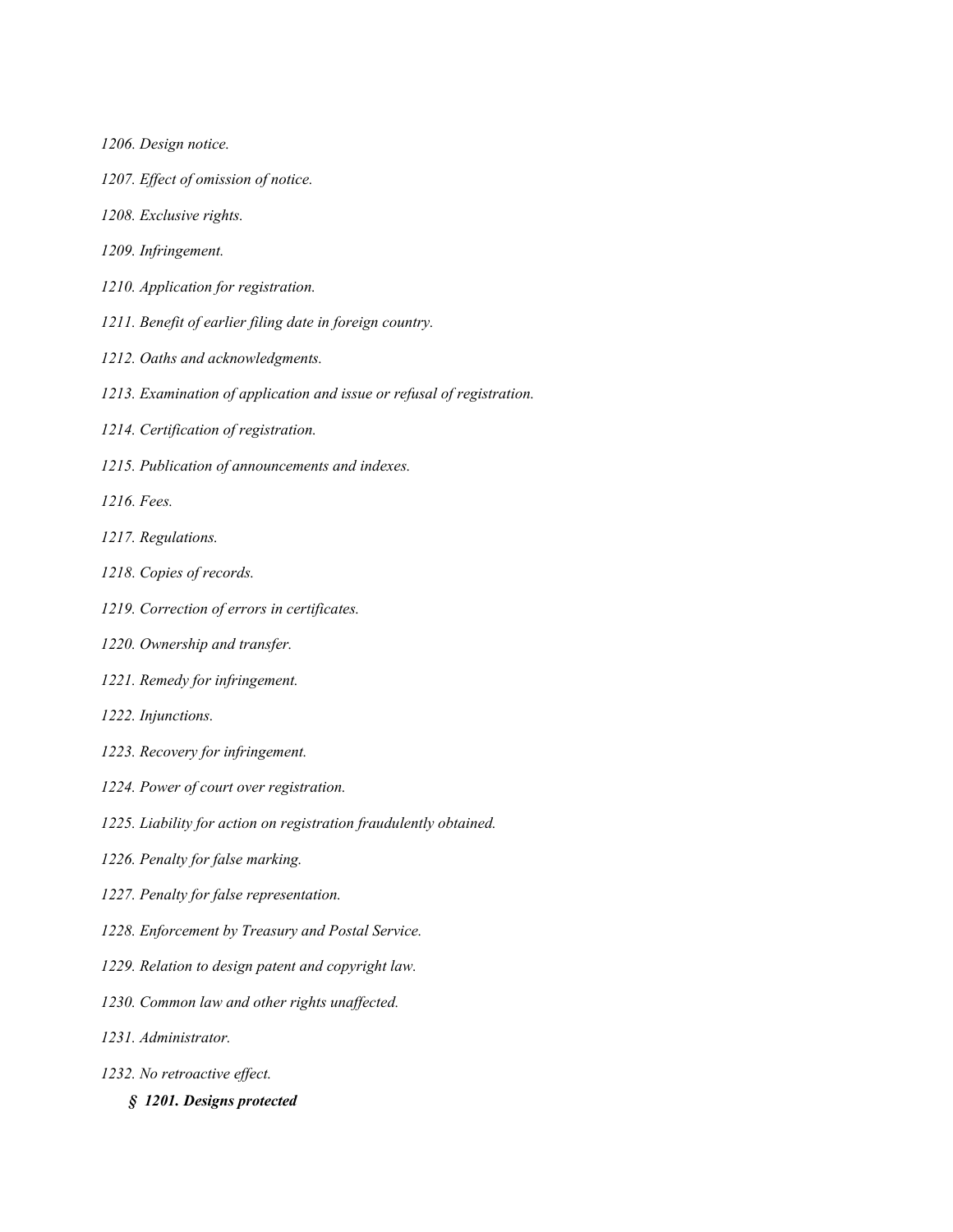#### *(a) DESIGNS PROTECTED.* --

*(1) IN GENERAL. --The designer or other owner of an original design of a useful article which makes the article attractive or distinctive in appearance to the purchasing or using public may secure the protection provided by this chapter upon complying with and subject to this chapter.*

*(2) VESSEL HULLS OR COMPONENT PARTS THEREOF. --The design of a vessel hull or component part of a vessel hull, including a plug or mold, is subject to protection under this chapter, notwithstanding section 1202(4).*

*(b) DEFINITIONS. --For the purpose of this chapter, the following terms have the following meanings:*

*(1) A design is ''original'' if it is the result of the designers creative endeavor that provides a distinguishable variation over*

**[22]**

*prior work pertaining to similar articles which is more than merely trivial and has not been copied from another source.*

*(2) A ''useful article'' is a vessel hull or a component part thereof, including a plug or mold, which in normal use has an intrinsic utilitarian function that is not merely to portray the appearance of the article or to convey information. An article which normally is part of a useful article shall be deemed to be a useful article.*

*(3) A ''vessel'' is a craft, especially one larger than a rowboat, designed to navigate on water.*

*(4) A ''hull'' is the frame or body of a vessel, exclusive of masts, sails, yards, and rigging.*

*(5) A ''plug'' means a device or model used to make a mold for the purpose of exact duplication, regardless of whether the device or model has an intrinsic utilitarian function that is not only to portray the appearance of the product or to convey information.*

*(6) A ''mold'' means a matrix or form in which a substance for material is used, regardless of whether the matrix or form has an intrinsic utilitarian function that is not only to portray the appearance of the product or to convey information.*

#### *§ 1202. Designs not subject to protection*

*Protection under this chapter shall not be available for a design that is*--

*(1) not original;*

*(2) staple or commonplace, such as a standard geometric figure, familiar symbol, emblem, or motif, or other shape, pattern, or configuration which has become standard, common, prevalent, or ordinary;*

*(3) different from a design excluded by paragraph (2) only in insignificant details or in elements which are variants commonly used in the relevant trades;*

*(4) dictated solely by a utilitarian function of the article that embodies it; or*

*(5) embodied in a useful article that was made public by the designer or owner in the United States or a foreign country more than 1 year before the date of the application for registration under this chapter.*

#### *§ 1203. Revisions, adaptations, and rearrangements*

*Protection for a design under this chapter shall be available notwithstanding the employment in the design of subject matter excluded from protection under section 1202 if the design is a substantial revision, adaptation, or*  rearrangement of such subject matter. Such protection shall be independent of any subsisting protection in subject *matter employed in the design, and shall not be construed as securing any right to subject matter excluded from protection under this chapter or as extending any subsisting protection under this chapter.*

#### *§ 1204. Commencement of protection*

*The protection provided for a design under this chapter shall commence upon the earlier of the date of publication of the registra-*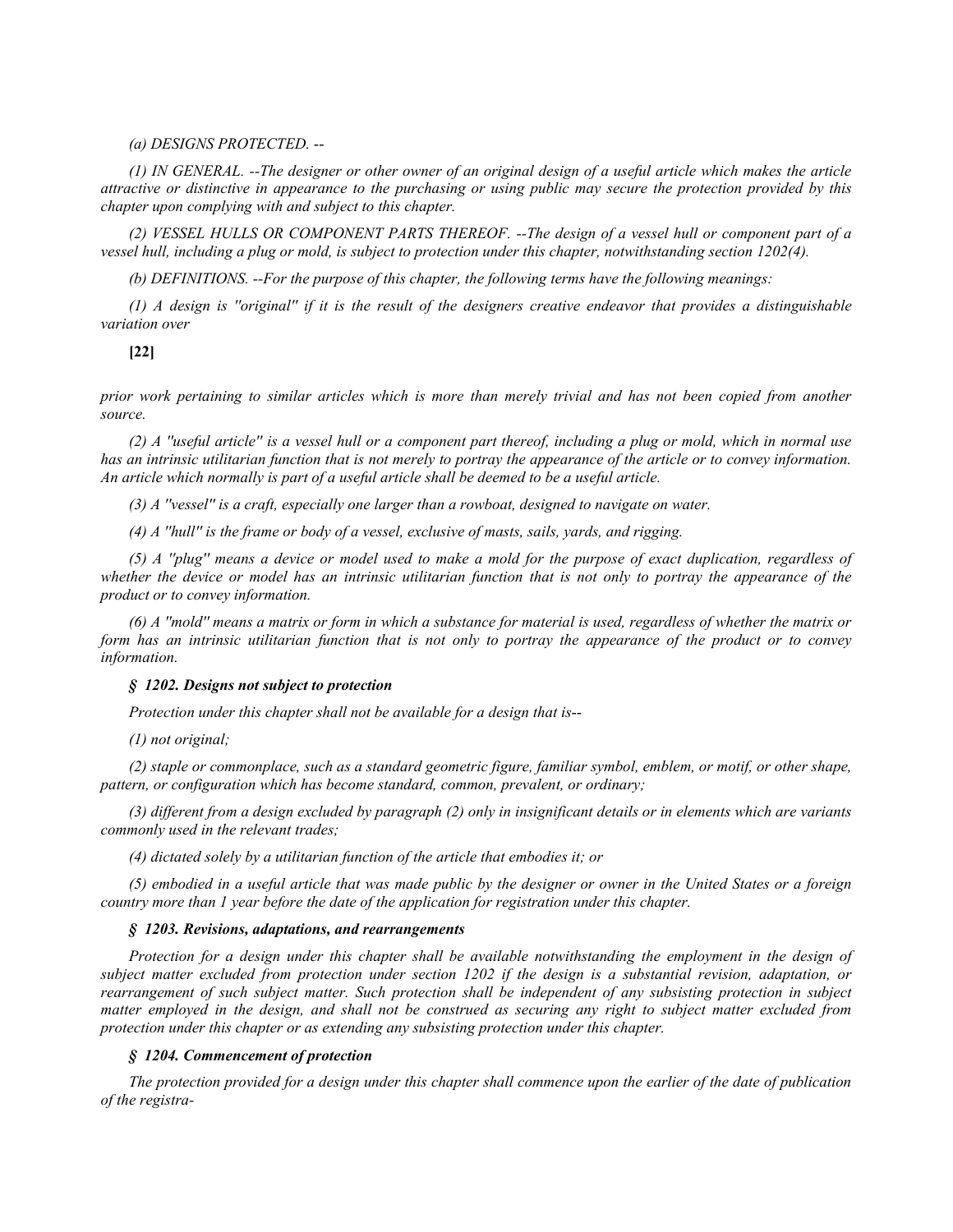*tion under section 1213(a) or the date the design is first made public as defined by section 1210(b).*

#### *§ 1205. Term of protection*

*(a) IN GENERAL. --Subject to subsection (b), the protection provided under this chapter for a design shall continue for a term of 10 years from the date of the commencement of protection under section 1204.*

*(b) EXPIRATION.-- All terms of protection provided in this section shall run to the end of the calendar year in which they would otherwise expire.*

*(c) TERMINATION OF RIGHTS. --Upon expiration or termination of protection in a particular design under this chapter, all rights under this chapter in the design shall terminate, regardless of the number of different articles in which the design may have been used during the term of its protection.*

### *§ 1206. Design notice*

*(a) CONTENTS OF DESIGN NOTICE. --(1) Whenever any design for which protection is sought under this chapter is made public under section 1210(b), the owner of the design shall, subject to the provisions of section 1207, mark it or have it marked legibly with a design notice consisting of*--

*(A) the words ''Protected Design'', the abbreviation ''Protd Des.'', or the letter ''D'' with a circle, or the symbol \*D\*;*

*(B) the year of the date on which protection for the design commenced; and*

*(C) the name of the owner, an abbreviation by which the name can be recognized, or a generally accepted alternative designation of the owner.*

*Any distinctive identification of the owner may be used for purposes of subparagraph (C) if it has been approved and recorded by the Administrator before the design marked with such identification is registered.*

*(2) After registration, the registration number may be used instead of the elements specified in subparagraphs (B) and (C) of paragraph (1).*

*(b) LOCATION OF NOTICE. --The design notice shall be so located and applied as to give reasonable notice of design protection while the vessel hull embodying the design is passing through its normal channels of commerce.*

*(c) SUBSEQUENT REMOVAL OF NOTICE. --When the owner of a design has complied with the provisions of this section, protection under this chapter shall not be affected by the removal, destruction, or obliteration by others of the design notice on an article.*

### *§ 1207. Effect of omission of notice*

*(a) ACTIONS WITH NOTICE. --Except as provided in subsection (b), the omission of the notice prescribed in section 1206 shall not cause loss of the protection under this chapter or prevent recovery for infringement under this chapter against any person who, after receiving written notice of the design protection, begins an undertaking leading to infringement under this chapter.*

## **[24]**

*(b) ACTIONS WITHOUT NOTICE. --The omission of the notice prescribed in section 1406 shall prevent any recovery under section 1223 against a person who began an undertaking leading to infringement under this chapter before receiving written notice of the design protection. No injunction shall be issued under this chapter with respect to such undertaking unless the owner of the design reimburses that person for any reasonable expenditure or contractual obligation in connection with such undertaking that was incurred before receiving written notice of the design protection, as the court in its discretion directs. The burden of providing written notice of design protection shall be on the owner of the design.*

### *§ 1208. Exclusive rights*

*The owner of a design protected under this chapter has the exclusive right to*--

# **[23]**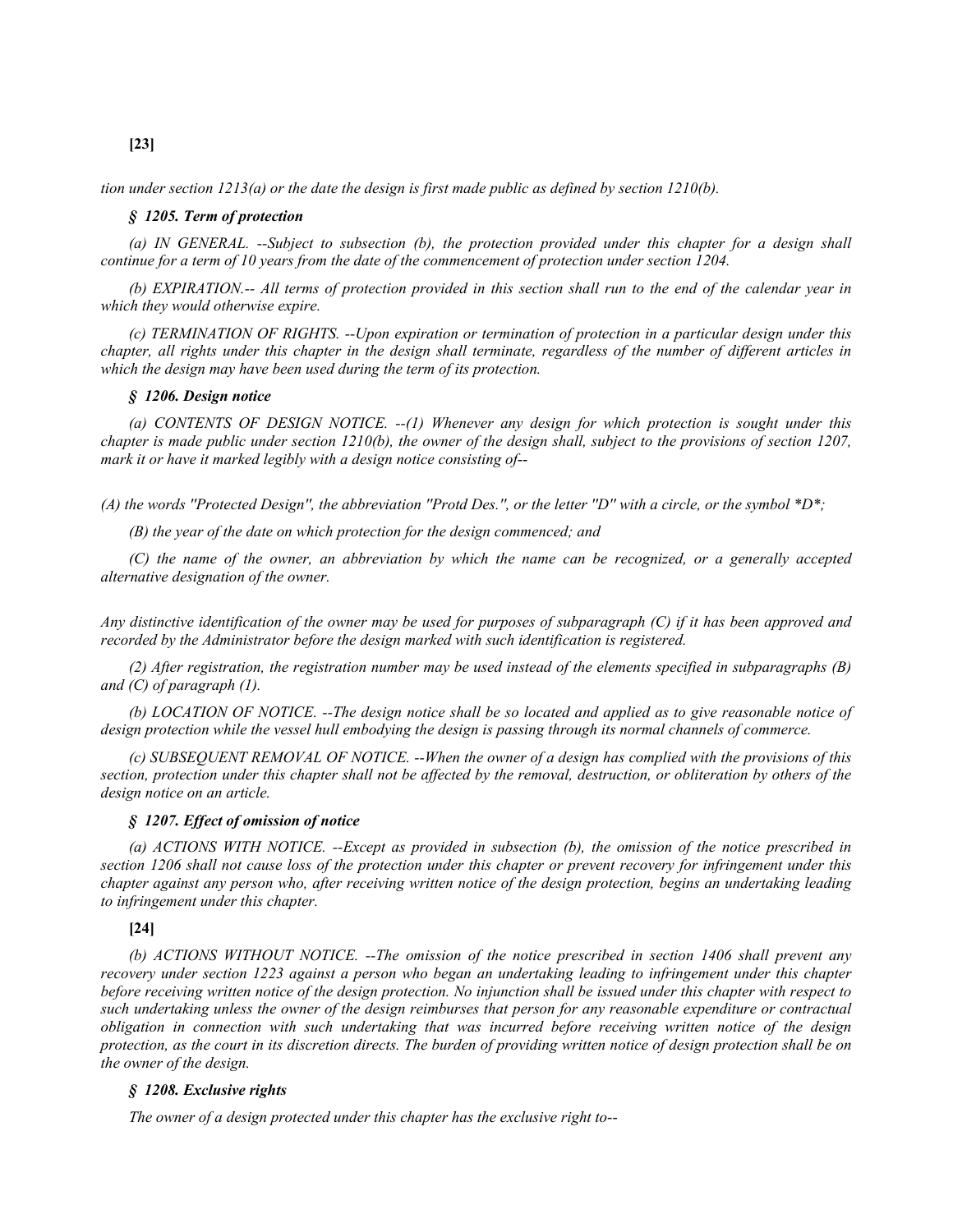*(1) make, have made, or import, for sale or for use in trade, any vessel hull embodying that design; and*

*(2) sell or distribute for sale or for use in trade any vessel hull embodying that design.*

#### *§ 1209. Infringement*

*(a) ACTS OF INFRINGEMENT. --Except as provided in subjection (b), it shall be infringement of the exclusive rights in a design protected under this chapter for any person, without the consent of the owner of the design, within the United States and during the term of such protection, to*--

*(1) make, have made, or import, for sale or for use in trade, any infringing article as defined in subsection (e); or*

*(2) sell or distribute for sale or for use in trade any such infringing article.*

*(b) ACTS OF SELLERS AND DISTRIBUTORS. --A seller or distributor of an infringing article who did not make or import the vessel hull shall be deemed to have infringed on a design protected under this chapter only if that person*--

*(1) induced or acted in collusion with a manufacturer to make, or an importer to import such article, except that merely purchasing or giving an order to purchase a vessel hull in the ordinary course of business shall not of itself constitute such inducement or collusion; or*

*(2) refused or failed, upon the request of the owner of the design, to make a prompt and full disclosure of that persons source of such vessel hull, and that person orders or reorders such article after having receiving notice by registered or certified mail of the protection subsisting in the design.*

*(c) ACTS WITHOUT KNOWLEDGE. --It shall not be infringement under this section to make, have made, import, sell, or distribute, any vessel hull embodying a design which was created without knowledge that a design was protected under this chapter and was copied from such protected design.*

*(d) ACTS IN ORDINARY COURSE OF BUSINESS. --A person who incorporates into that persons product of manufacture an infringing article acquired from others in the ordinary course of business, or who, without knowledge of the protected design embodied in an infringing article, makes or processes the infringing article for the ac-*

# **[25]**

*count of another person in the ordinary course of business, shall not be deemed to have infringed the rights in that design under this chapter except under a condition contained in paragraph (1) or (2) of subsection (b). Accepting an order or reorder from the source of the infringing article shall be deemed ordering or reordering within the meaning of subsection (b)(2).*

*(e) INFRINGING ARTICLE DEFINED. --As used in this section, an ''infringing article'' is any article the design of which has been copied from a design protected under this chapter, without the consent of the owner of the protected design. An infringing article is not an illustration or picture of a protected design in an advertisement, book, periodical, newspaper, photograph, broadcast, motion picture, or similar medium or an article that embodies, in common with the protected design, only elements described in section 1202. A design shall not be deemed to have been copied from a protected design if it is original and not substantially similar in appearance to a protected design.*

*(f) ESTABLISHING ORIGINALITY. --The party to any action or proceeding under this chapter who alleges rights under this chapter in a design shall have the burden of establishing the designs originality whenever the opposing party introduces an earlier work which is identical to such design, or so similar as to make prima facie showing that such design was copied from such work.*

*(g) REPRODUCTION FOR TEACHING OR ANALYSIS. --It is not an infringement of the exclusive rights of a design owner for a person to reproduce the design in a vessel hull or in any other form solely for the purpose of teaching, analyzing, or evaluating the appearance, concepts, or techniques embodied in the design, or the function of the vessel hull embodying the design.*

#### *§ 1210. Application for registration*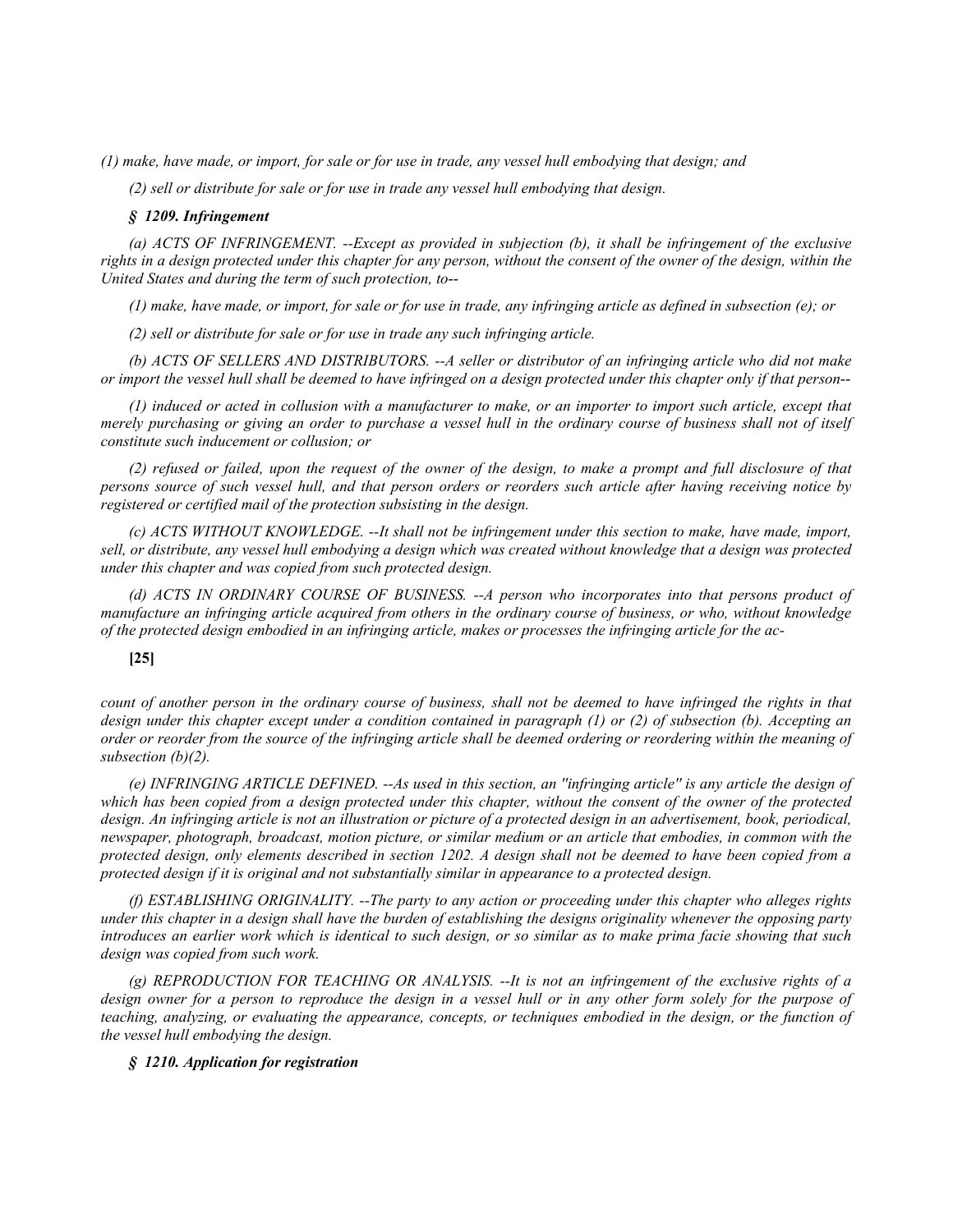*(a) TIME LIMIT FOR APPLICATION FOR REGISTRATION. --Protection under this chapter shall be lost if application for registration of the design is not made within one year after the date on which the design is first made public.*

*(b) WHEN DESIGN IS MADE PUBLIC. --A design is made public when an existing vessel hull embodying the design is anywhere publicly exhibited, publicly distributed, or offered for sale or sold to the public by the owner of the design or with the owners consent.*

*(c) APPLICATION BY OWNER OF DESIGN. --Application for registration may be made by the owner of the design.*

*(d) CONTENTS OF APPLICATION. --The application for registration shall be made to the Administrator and shall state*--

*(1) the name and address of the designer or designers of the design;*

*(2) the name and address of the owner if different from the designer;*

*(3) the specific name of the vessel hull embodying the design;*

*(4) the date, if any, that the design was first made public, if such date was earlier than the date of the application;*

*(5) affirmation that the design has been fixed in a useful article; and*

## **[26]**

*(6) such other information as may be required by the Administrator.*

*The application for registration may include a description setting forth the salient features of the design, but the absence of such a description shall not prevent registration under this chapter.*

*(e) SWORN STATEMENT. --The application for registration shall be accompanied by a statement under oath by the applicant or the applicants duly authorized agent or representative, setting forth, to the best of the applicants knowledge and belief*--

*(1) that the design is original and was created by the designer or designers named in the application;*

*(2) that the design has not previously been registered on behalf of the applicant or the applicants predecessor in title; and*

*(3) that the applicant is the person entitled to protection and to registration under this chapter.*

*If the design has been made public with the design notice prescribed in section 1406, the statement shall also described the exact form and position of the design notice.*

*(f) EFFECT OF ERRORS. --(1) Error in any statement or assertion as to the utility of the vessel hull named in the application, the design of which is sought to be registered, shall not affect the protection secured under this chapter.*

*(2) Errors in omitting a joint designer or in naming an alleged joint designer shall not affect the validity of the registration, or the actual ownership or the protection of the design, unless it is shown that the error occurred with deceptive intent.*

*(g) DESIGN MADE IN SCOPE OF EMPLOYMENT. --In a case in which the design was made within the regular scope of the designers employment and individual authorship of the design is difficult or impossible to ascribe and the application so states, the name and address of the employer for whom the design was made may be stated instead of that of the individual designer.*

*(h) PICTORIAL REPRESENTATION OF DESIGN. --The application for registration shall be accompanied by two copies of a drawing or other pictorial representation of the vessel hull having one or more views, adequate to show the design, in a form and style suitable for reproduction, which shall be deemed a part of the application.*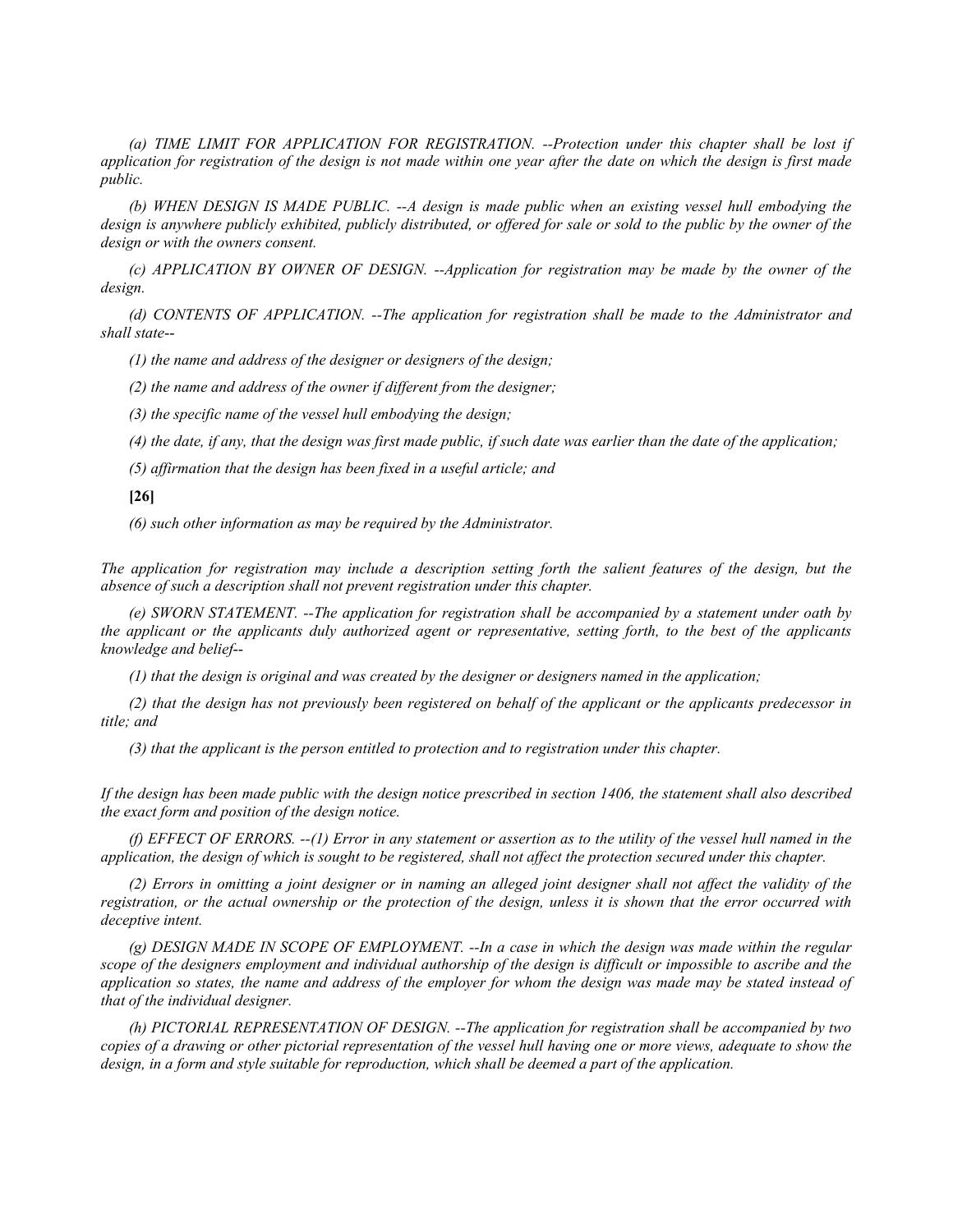*(i) DESIGN IN MORE THAN ONE USEFUL ARTICLE. --If the distinguishing elements of a design are in substantially the same form in different vessel hulls, the design shall be protected as to all such vessel hulls when protected as to one of them, but not more than one registration shall be required for the design.*

*(j) APPLICATION FOR MORE THAN ONE DESIGN. --More than one design may be included in the same application under such conditions as may be prescribed by the Administrator. For each design included in an application the fee prescribed for a single design shall be paid.*

### *§ 1211. Benefit of earlier filing date in foreign country*

*An application for registration of a design filed in the United States by any person who has, or whose legal representative or predecessor or successor in title has, previously filed an application for registration of the same design in a foreign country which extends to designs of owners who are citizens of the United States, or to ap-*

### **[27]**

*plications filed under this chapter, similar protection to that provided under this chapter shall have that same effect as if filed in the United States on the date on which the applications as first field in any such foreign country, if the application in the United States is filed within 6 months after the earliest date on which any such foreign application was filed.*

### *§ 1212. Oaths and acknowledgments*

*(a) IN GENERAL.-- Oaths and acknowledgments required by this chapter*--

*(1) may be made*--

*(A) before any person in the United States authorized by law to administer oaths, or*

*(B) when made in a foreign country, before any diplomatic or consular officer of the United States authorized to administer oaths, or before any official authorized to administer oaths in the foreign country concerned, whose authority shall be proved by a certificate of a diplomatic or consular officer of the United States, and*

*(2) shall be valid if they comply with the laws of the State or country where made.*

*(b) WRITTEN DECLARATION IN LIEU OF OATH. --(1) The Administrator may by rule prescribe that any*  document which is to be filed under this chapter in the Office of the Administrator and which is required by any law, *rule, or other regulation to be under oath, may be subscribed to by a written declaration in such form as the Administrator may prescribe, and such declaration shall be in lieu of the oath otherwise required.*

*(2) Whenever a written declaration under paragraph (1) is used, the document containing the declaration shall state that willful false statements are punishable by fine or imprisonment, or both, pursuant to section 1001 of title 18, and may jeopardize the validity of the application or document or a registration resulting therefrom.*

#### *§ 1213. Examination of application and issue or refusal of registration*

*(a) DETERMINATION OF REGISTRABILITY OF DESIGN; REGISTRATION.--Upon the filing of an application for registration in proper form under section 1210, and upon payment of the fee prescribed under section 1216, the Administrator shall determine whether or not the application relates to a design which on its face appears to be subject to protection under this chapter, and, if so, the Register shall register the design. Registration under this subsection shall be announced by publication. The date of registration shall be the date of publication.*

*(b) REFUSAL TO REGISTER; RECONSIDERATION. --If, in the judgment of the Administrator, the application for registration relates to a design which on its face is not subject to protection under this chapter, the Administrator shall send to the applicant a notice of refusal to register and the grounds for the refusal. Within 3 months after the date on which the notice of refusal is sent, the applicant may, by written request, seek reconsideration of the application. After consideration of such a request, the Administrator shall either*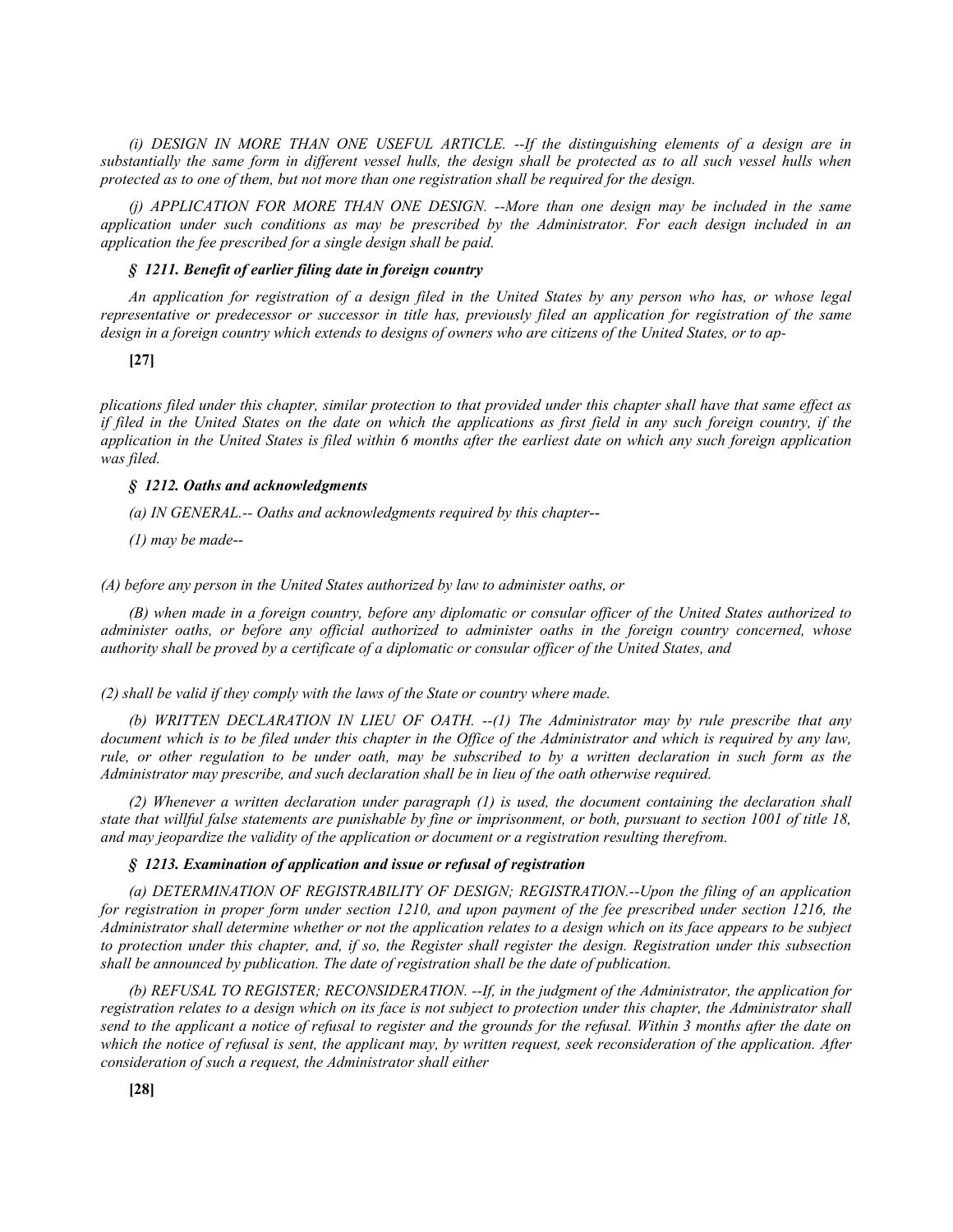*register the design or send to the applicant a notice of final refusal to register.*

*(c) APPLICATION TO CANCEL REGISTRATION. --Any person who believes he or she is or will be damaged by a registration under this chapter may, upon payment of the prescribed fee, apply to the Administrator at any time to cancel the registration on the ground that the design is not subject to protection under this chapter, stating the reasons for the request. Upon receipt of an application for cancellation, the Administrator shall send to the owner of the design, as shown in the records of the Office of the Administrator, a notice of the application, and the owner shall have a period of 3 months after the date on which such notice is mailed in which to present arguments to the Administrator for support of the validity of the registration. It shall also be within the authority of the Administrator to establish, by regulation, conditions under which the opposing parties may appear and be heard in support of their arguments. If, after the periods provided for the presentation of arguments have expired, the Administrator determines that the applicant for cancellation has established that the design is not subject to protection under this chapter, the Administrator shall order the registration stricken from the record. Cancellation under this subsection shall be announced by publication, and notice of the Administrators final determination with respect to any application for cancellation shall be sent to the applicant and to the owner of record.*

# *§ 1214. Certification of registration*

*Certificates of registration shall be issued in the name of the United States under the seal of the Office of the Register and shall be recorded in the official records of that office. The certificate shall state the name of the useful article, the date of filing of the application, the date of registration, and the date the design was made public, if earlier than the date of filing of the application, and shall contain a reproduction of the drawing or other pictorial representation of the design. If a description of the salient features of the design appears in the application, this description shall also appear in the certificate. A certificate of registration shall be admitted in any court as prima facie evidence of the facts stated in the certificate.*

## *§ 1215. Publication of announcements and indexes*

*(a) PUBLICATIONS OF THE ADMINISTRATOR.-- The Administrator shall publish lists and indexes of registered designs and cancellations of designs and may also publish the drawings or other pictorial representations of registered designs for sale or other distribution.*

*(b) FILE OF REPRESENTATIVES OF REGISTERED DESIGNS. --The Administrator shall establish and maintain a file of the drawings or other pictorial representations of registered designs. The file shall be available for use by the public under such conditions as the Administrator may prescribe.*

# *§ 1216. Fees*

*The Administrator shall by regulation set reasonable fees for the filing of applications to register designs under this chapter and*

# **[29]**

*for other services relating to the administration of this chapter, taking into consideration the cost of providing these services and the benefit of a public record.*

## *§ 1217. Regulations*

*The Administrator may establish regulations for the administration of this chapter.*

## *§ 1218. Copies of records*

Upon payment of the prescribed fee, any person may obtain a certified copy of any official record of the Office of *the Administrator that relates to this chapter. That copy shall be admissible in evidence with the same effect as the original.*

# *§ 1219. Correction of errors in certificates*

*The Register may, by a certificate of correction under seal, correct any error in a registration incurred through the fault of the Office, or, upon payment of the required fee, any error of a clerical or typographical nature occurring in good faith but not through the fault of the Office. Such registration, together with the certificate, shall thereafter have the same effect as if it had been originally issued in such corrected form.*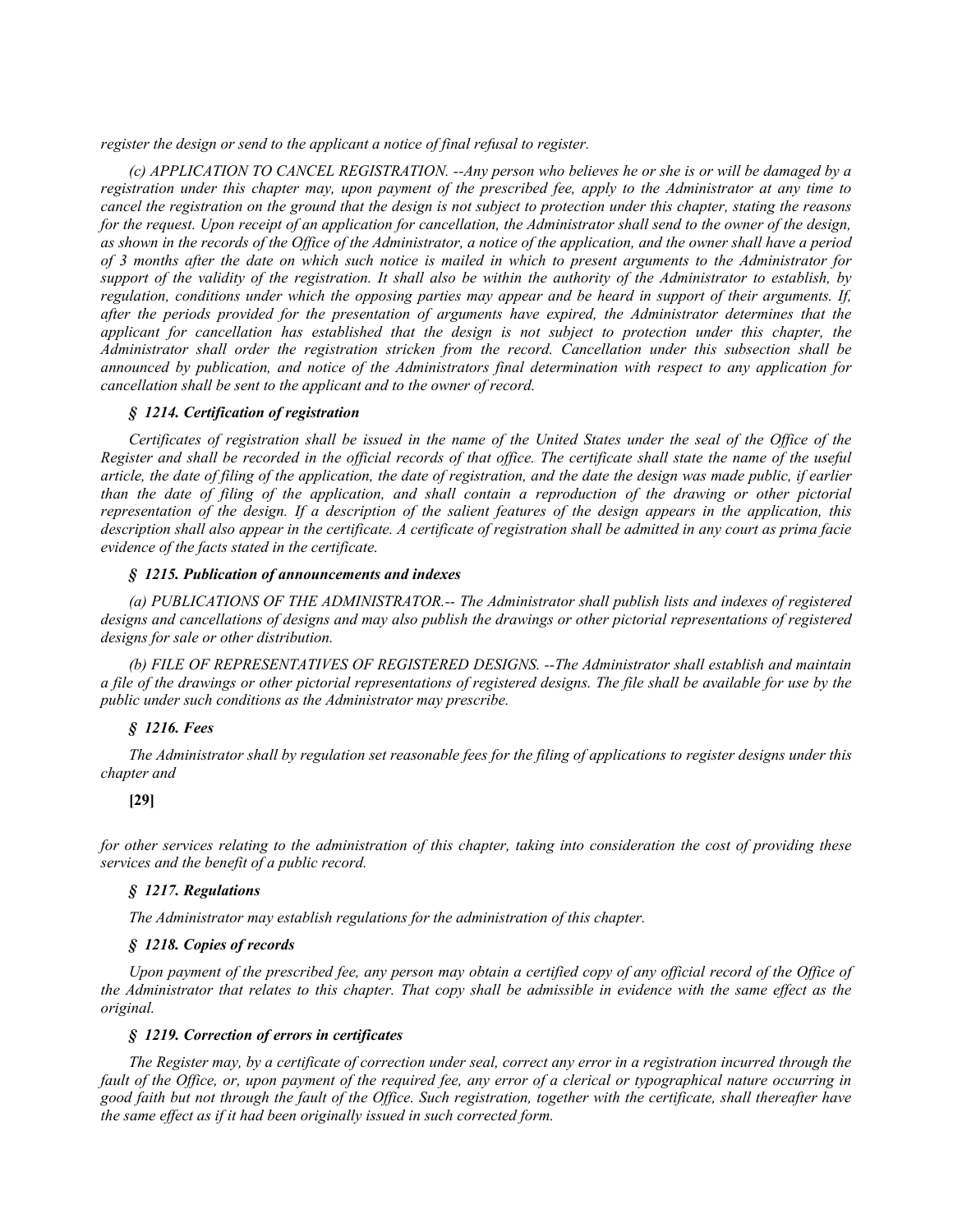# *§ 1220. Ownership and transfer*

*(a) PROPERTY RIGHT IN DESIGN.-- The property right in a design subject to protection under this chapter shall vest in the designer, the legal representatives of a deceased designer or of one under legal incapacity, the employer for whom the designer created the design in the case of a design made within the regular scope of the designers employment, or a person to whom the rights of the designer or of such employer have been transferred. The person in whom the property right is vested shall be considered the owner of the design.*

*(b) TRANSFER OF PROPERTY RIGHT. --The property right in a registered design, or a design for which an application for registration has been or may be filed, may be assigned, granted, conveyed, or mortgaged by an instrument in writing, signed by the owner, or may be bequeathed by will.*

*(c) OATH OR AFFIRMATION OF TRANSFER.-- An acknowledgment under section 1212 shall be prima facie evidence of the execution of an assignment, grant, conveyance, or mortgage under subsection (b).*

*(d) RECORDATION OF TRANSFER.-- An assignment, grant, conveyance, or mortgage under subsection (b) shall be void as against any subsequent purchaser or mortgagee for a valuable consideration, unless it is recorded in the Office of the Administrator within 3 months after its date of execution or before the date of such subsequent purchase or mortgage.*

### *§ 1221. Remedy for infringement*

*(a) IN GENERAL.-- The owner of a design is entitled, after issuance of a certificate of registration of the design under this chapter, to institute an action for any infringement of the design.*

*(b) REVIEW OF REFUSAL TO REGISTER. --(1) Subject to paragraph (2), the owner of a design may seek judicial review of a final*

## **[30]**

*refusal of the Administrator to register the design under this chapter by bringing a civil action, and may in the same action, if the court adjudges the design subject to protection under this chapter, enforce the rights in that design under this chapter.*

*(2) The owner of a design may seek judicial review under this section if*--

*(A) the owner has previously duly filed and prosecuted to final refusal an application in proper form for registration of the design;*

*(B) the owner causes a copy of the complaint in the action to be delivered to the Administrator within 10 days after the commencement of the action; and*

*(C) the defendant has committed acts in respect to the design which would constitute infringement with respect to a design protected under this chapter.*

*(c) ADMINISTRATOR AS PARTY TO ACTION.--The Administrator may at the Administrators option, become a party to the action with respect to the issue of registrability of the design claim by entering an appearance within 60*  days after being served with the complaint, but the Registers failure to become a party shall not deprive the court of *jurisdiction to determine that issue.*

*(d) USE OF ARBITRATION TO RESOLVE DISPUTE. --The parties to an infringement dispute under this chapter, within such time as may be specified by the Administrator by regulation, may determine the dispute, or any aspect of the dispute, by arbitration. Arbitration shall be governed by title 9. The parties shall give notice of any arbitration award to the Administrator, and such award shall, as between the parties to the arbitration, be dispositive of the issues to which*  it relates. The arbitration award shall be unenforceable until such notice is given. Nothing in this subsection shall *preclude the Administrator from determining whether a design is subject to registration in a cancellation proceeding under section 1213(c).*

#### *§ 1222. Injunctions*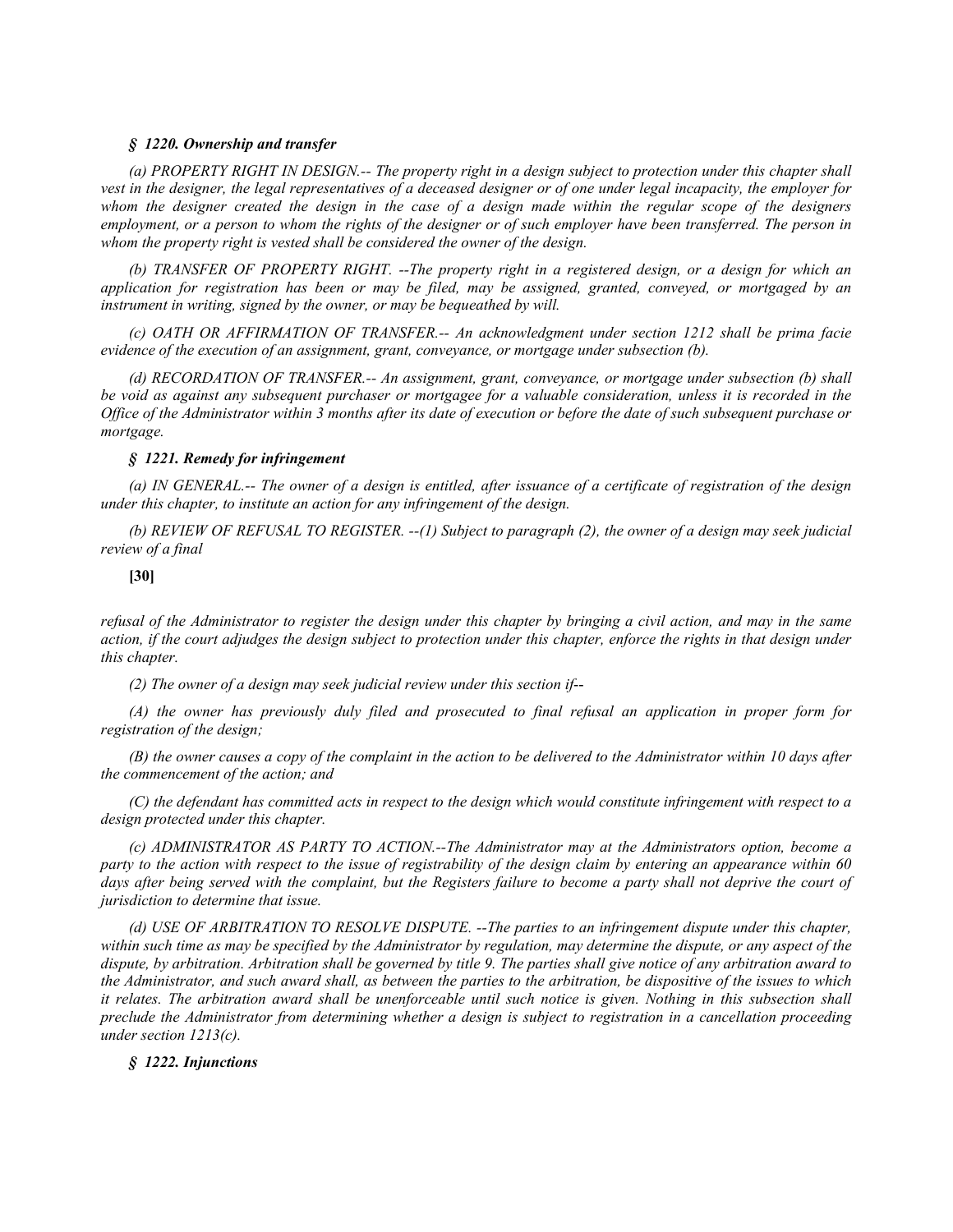*(a) IN GENERAL.-- A court having jurisdiction over actions under this chapter may grant injunctions in accordance with the principles of equity to prevent infringement, including, in its discretion, prompt relief by temporary restraining orders and preliminary injunctions.*

*(b) DAMAGES FOR INJUNCTIVE RELIEF WRONGFULLY OBTAINED. --A seller or distributor who suffers damage by reason of injunctive relief wrongfully obtained under this section has a cause of action against the applicant for such injunctive relief and may recover such relief as may be appropriate, including damages for lost profits, cost of materials, loss of good will, and punitive damages in instances where the injunctive relief was sought in bade faiths, and, unless the court finds extenuating circumstances, to recover a reasonable attorneys fee.*

### *§ 1223. Recovery for infringement*

*(a) DAMAGES.-- Upon a finding for the claimant in an action for infringement under this chapter, the court shall award the claimant damages adequate to compensate for the infringement. In addition, the court may increase the damages to such amount, not exceeding*

#### **[31]**

*\$ 50,000 or \$ 1 per copy, whichever is greater, as the court determines to be just. The damages awarded shall constitute compensation and not a penalty. The court may receive expert testimony as an aid to the determination of damages.*

*(b) INFRINGERS PROFITS.-- As an alternative to the remedies provided in subsection (a), the court may award the claimant the infringers profits resulting from the sale of the copies if the court finds that the infringers sales are reasonably related to the use of the claimants design. In such a case, the claimant shall be required to prove only the amount of the infringers sales and the infringer shall be required to prove its expenses against such sales.*

*(c) STATUTE OF LIMITATIONS.-- No recovery under subsection (a) or (b) shall be had for any infringement committed more than 3 years before the date on which the complaint is filed.*

*(d) ATTORNEYS FEES.-- In an action for infringement under this chapter, the court may award reasonable attorneys fees to the prevailing party.*

*(e) DISPOSITION OF INFRINGING AND OTHER ARTICLES. --The court may order that all infringing articles, and any plates, molds, patterns, models, or other means specifically adapted for making the articles, be delivered up for destruction or other disposition as the court may direct.*

#### *§ 1224. Power of court over registration*

*In any action involving the protection of a design under this chapter, the court, when appropriate, may order registration of a design under this chapter or the cancellation of such a registration. Any such order shall be certified by the court to the Administrator, who shall make an appropriate entry upon the record.*

#### *§ 1225. Liability for action on registration fraudulently obtained*

*Any person who brings an action for infringement knowing that registration of the design was obtained by a false or fraudulent representation materially affecting the rights under this chapter, shall be liable in the sum of \$ 10,000, or such part of that amount as the court may determine. That amount shall be to compensate the defendant and shall be charged against the plaintiff and paid to the defendant, in addition to such costs and attorneys fees of the defendant as may be assessed by the court.*

### *§ 1226. Penalty for false marking*

*(a) IN GENERAL.-- Whoever, for the purpose of deceiving the public, marks upon, applies to, or uses in advertising in connection with an article made, used, distributed, or sold, a design which is not protected under this chapter, a design notice specified in section 1206, or any other words or symbols importing that the design is protected under this chapter, knowing that the design is not so protected, shall pay a civil fine of not more than \$ 500 for each such offense.*

*(b) SUIT BY PRIVATE PERSONS.-- Any person may sue for the penalty established by subsection (a), in which event one-half of the penalty shall be awarded to the person suing and the remainder shall be awarded to the United States.*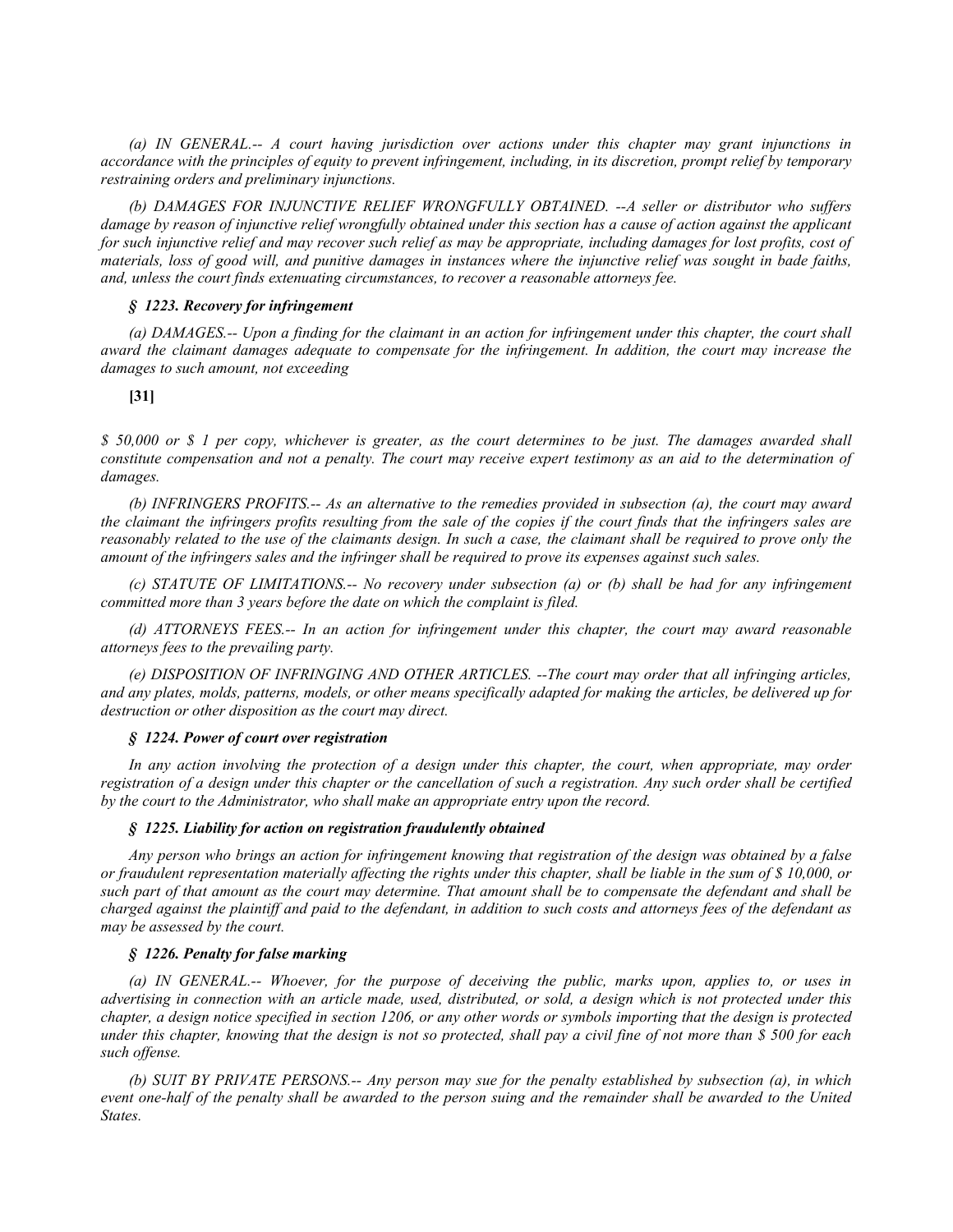# **[32]**

### *§ 1227. Penalty for false representation*

*Whoever knowingly makes a false representation materially affecting the rights obtainable under this chapter for the purpose of obtaining registration of a design under this chapter shall pay a penalty of not less than \$ 500 and not more than \$ 1,000, and any rights or privileges that individual may have in the design under this chapter shall be forfeited.*

### *§ 1228. Enforcement by Treasury and Postal Service*

*(a) REGULATIONS.-- The Secretary of the Treasury and the United States Postal Service shall separately or jointly issue regulations for the enforcement of the rights set forth in section 1208 with respect to importation. These regulations may require, as a condition for the exclusion of articles from the United States, that the person seeking exclusion take any one or more of the following actions:*

*(1) Obtain a court order enjoining, or an order of the International Trade Commission under section 337 of the Tariff Act of 1930 excluding, importation of the articles.*

*(2) Furnish proof that the design involved is protected under this chapter and that the importation of the articles would infringe the rights in the design under this chapter.*

*(3) Post a surety bond for any injury that may result if the detention or exclusion of the articles proves to be unjustified.*

*(b) SEIZURE AND FORFEITURE. --Articles imported in violation of the rights set forth in section 1208 are subject to seizure and forfeiture in the same manner as property imported in violation of the customs laws. Any such forfeited articles shall be destroyed as directed by the Secretary of the Treasury or the court, as the case may be, except that the articles may be returned to the country of export whenever it is shown to the satisfaction of the Secretary of the Treasury that the importer had no reasonable grounds for believing that his or her acts constituted a violation of the law.*

#### *§ 1229. Relation to design patent and copyright law*

*The issuance of a design patent under title 35 for an original design for an article of manufacture, or the issuance of a copyright registration under title 17 for an original design, shall terminate any protection of the original design under this chapter.*

#### *§ 1230. Common law and other rights unaffected*

*Nothing in this chapter shall annul or limit*--

*(1) common law or other rights or remedies, if any, available to or held by any person with respect to a design which has not been registered under this chapter; or*

*(2) any right under the trademark laws or any right protected against unfair competition.*

### *§ 1231. Administrator*

*The Administrator and Office of the Administrator referred to in this chapter shall be the Register of Copyrights and the Copyrights Office of the Library of Congress, respectively.*

**[33]**

#### *§ 1232. No retroactive effect*

*Protection under this chapter shall not be available for any design that has been made public under section 1209(b) before the effective date of this chapter.*

**TITLE 28, UNITED STATES CODE**

\* \* \* \* \*

# **PART IV--JURISDICTION AND VENUE**

\* \* \* \* \*